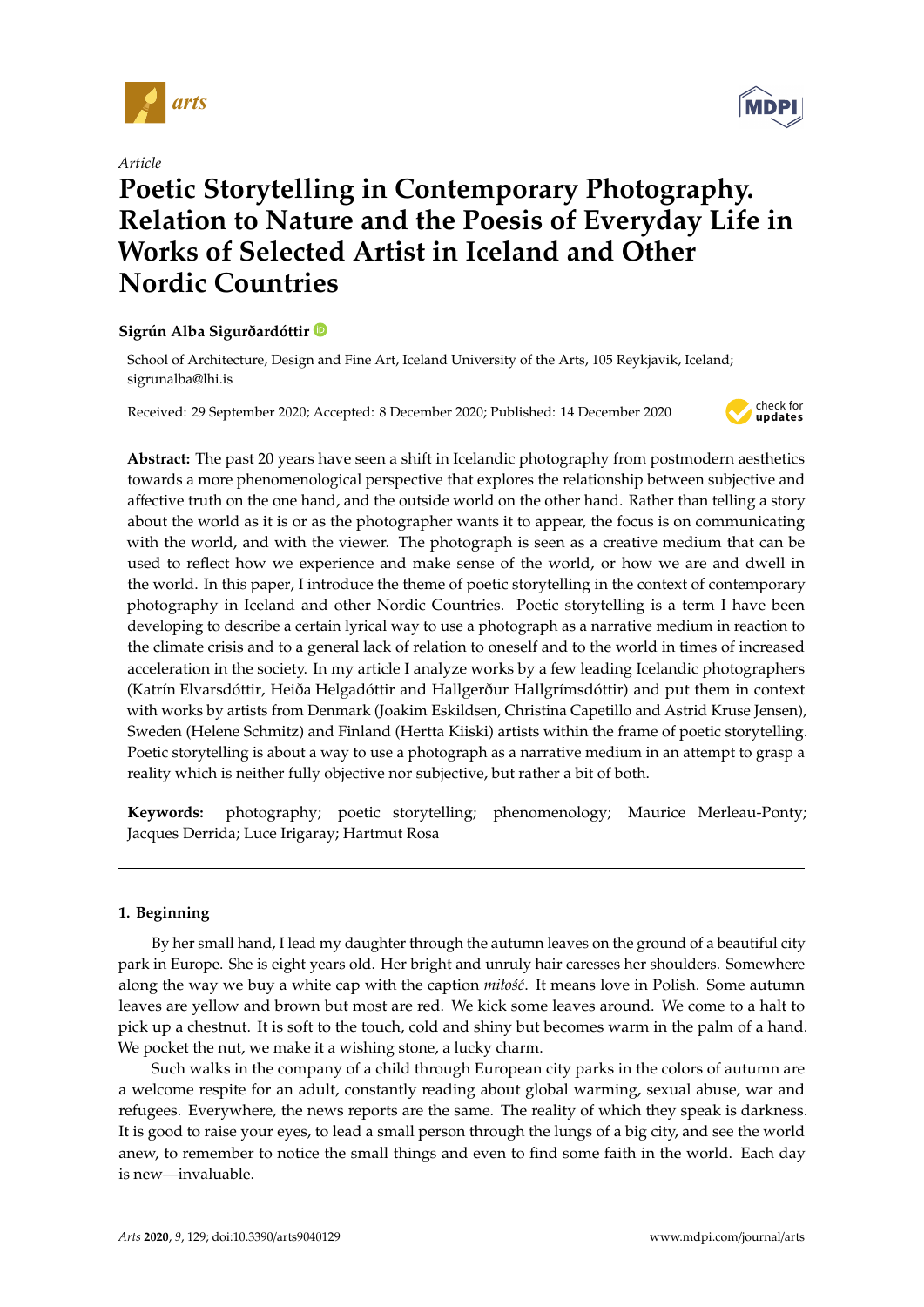## **2. To Have Faith in the World**

#### *Between Holding my Breath and Letting It Go*

To an extent, the photographic medium is concerned with time and the human effort to either preserve what has passed or throw some particular threads from the flow of time into relief. In our daily lives, we experience reality as a whole; we look, we listen, we touch, we sense temperature changes and odors, we move in space, we take objective account of time while also having a subjective sense of time that dictates how fast or slowly we perceive the flow of reality. The photograph can both interrupt that flow but also compress it within a circumscribed moment, the intersection of time.

One can observe in Icelandic contemporary photography of the last 10 to 15 years, a certain tendency to address these poetic moments; when reality and our perception of it coincide in such a way that the subjective and the objective are not easily told apart (Sigurðardó[ttir and Sveinsson](#page-18-0) [2008;](#page-18-0) Sigurðardó[ttir and Sigurj](#page-18-1)ónsdóttir [2020\)](#page-18-1). Not only are the photographs informed by an external reality; they also communicate a strong poetic sense for the world and the ways in which both mind and body experience the workings of time.<sup>1</sup>

This brings the works of Icelandic photographers very much in step with important trends in Nordic photography where, more often than not, human responsibility towards nature in times of climate change is cast in bold relief. In what follows, I will pick up an important thread of both Nordic and Icelandic photography in the 21st century; the presence of nature and the photographer's personal relationship to her environment and to the world she would like to take part in creating. I use the term poetic storytelling to describe a phenomenological approach towards the world around us, where the relationship and the dialogue between subject and object are crucial for understanding the world and adding meaning to it. The photographer is therefore both aware of and reflective about her or his perspective as an embodied being and how her or his embodiment is part of the work created. Simultaneously, she or he is engaged in the project of telling a story, making the viewer an active participant in the project. Like Walter Benjamin explains: "The storyteller takes what he tells from experience—his own or that reported by others. And he, in turn, makes it the experience of those who are listening to his tale". [\(Benjamin](#page-16-0) [1999b,](#page-16-0) p. 87) In a story, gaps are left unexplained and by using the term poetic storytelling to describe the relevant photographs I want to stress how the focus is not on objective perspective but on ambiguity; the photographs do not tell a complete story, they encourage the viewer to get involved, or in Benjamin's words. "It is left up to him [the reader, the viewer] to interpret things the way he understands them, and thus the narrative achieves an amplitude that information [i.e., the objective approach] lacks" (ibid., p. 89).

In this context, I will analyze the work of three Icelandic photographers, Katrín Elvarsdóttir (b. 1964), Hallgerður Hallgrímsdóttir (b. 1984) and Heiða Helgadóttir (b. 1975) and look at their work in context with works by Danish, Swedish and Finnish photographers, that is Joakim Eskildsen (b. 1971), Christina Capetillo (b. 1964), Astrid Kruse Jensen (b. 1975), Helene Schmitz (b. 1960) and Hertta Kiiski (b. 1973). The theoretical context of my study is based on texts on phenomenology, post-humanism and psychoanalysis—as well as references to the works of Icelandic writer Gyrðir Elíasson. My analysis is not supposed to explain recent trends in Icelandic and Nordic photography but rather to throw some light on important factors that are quite characteristic for both Icelandic and Nordic art photography today. Unfortunately, this study does not, at the time being, include artists from Norway, Greenland or the Faroe Islands but that is something that I intend to include in further research on the theme.

Poetic and lyrical approaches to photography have of course been seen before in the works of different photographers. In a lecture at Yale University, Walker Evans described the aesthetics of his work as lyric documentary. For further discussion on the term see [\(Ciezadlo](#page-16-1) [2009;](#page-16-1) [Maltz-Leca](#page-18-2) [2011\)](#page-18-2).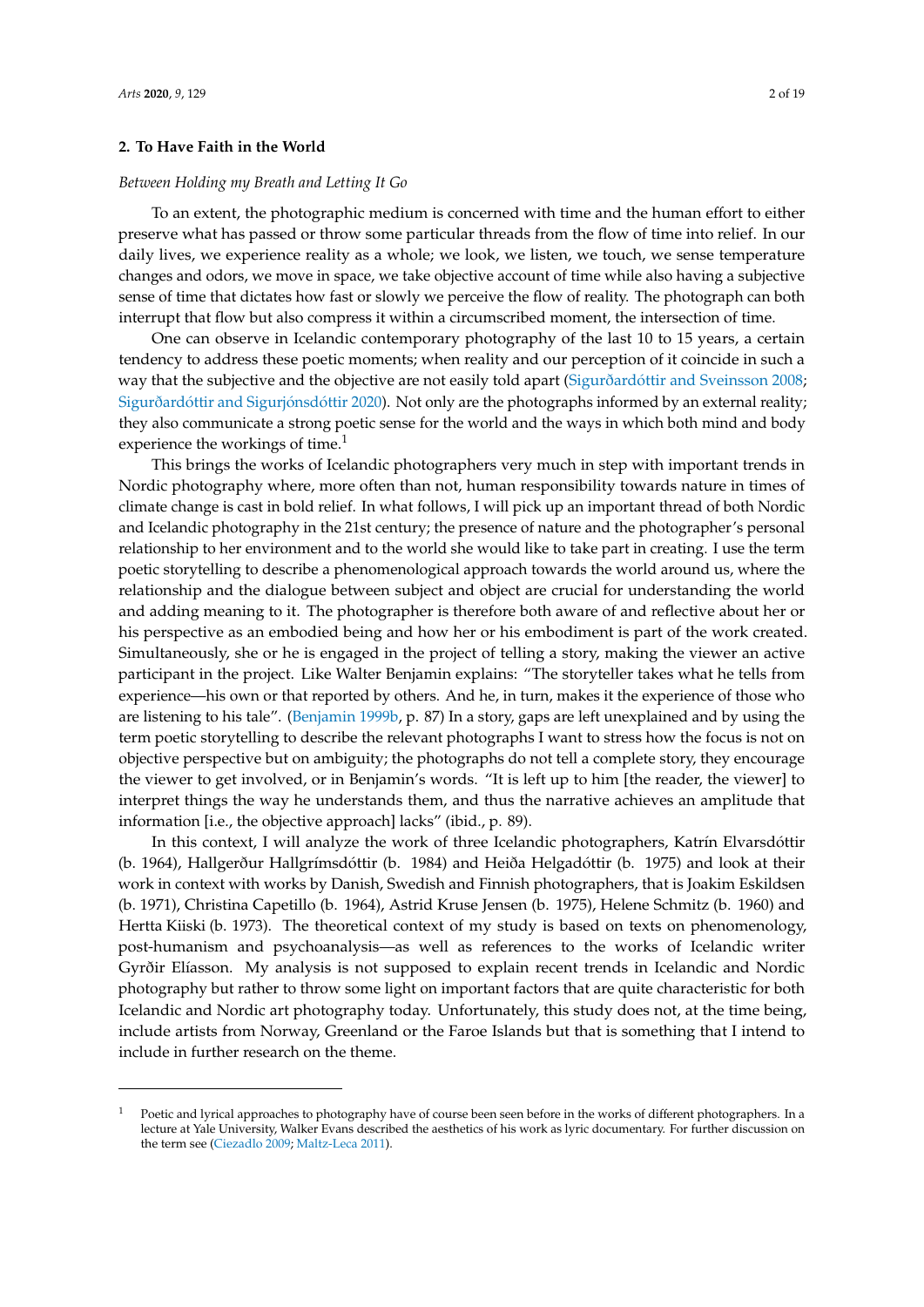In the autumn of 2017, works by the Danish photographer and architect Christina Capetillo were exhibited in Møstings hus in Copenhagen under the title *The Archive of the Anthropocene*. <sup>2</sup> The exhibition presented photographs of places that can be described as white spots on a map, that is, places that are neither described as nature nor as a man-made environment. In her photographs Capetillo focuses on how contemporary landscape is characterized by humans attempting to secure themselves from nature, for example, by making dams and ditches to minimize the impact of floods which are, in coherence with climate change, becoming ever more frequent and intense. We see a close-up of the mud on a construction site in a black and white photograph where it seems that the photographer is entering a quiet conversation with the ground she is standing on, and in another photograph, she takes the viewer to a bridge, overlooking deserted trails which have been taken over by vegetation and small pine trees. The photographs have a tangible texture. Even though we can sense the photographer's perspective in the photographs, it is a quiet perspective, like the photographer is listening to the voice of the landscape in front of her. Does it have something to tell us? In her work, Capetillo raises some questions on the situation and where it will bring us. How will we, in the coming future, look upon nature, and the natural context we are part of? Will the man-made environment distance itself evermore from the natural environment of which it always must be a part? How will we see the horizon in the future? Capetillo's work *The Archive of the Anthropocene* is a logical follow-up of her previous projects [\(Capetillo](#page-16-2) [2012\)](#page-16-2). In those works, Capetillo seeks a balance between objective observation and a romantic approach towards nature, with clear references to both the pictorialism of romantic landscape photography and to "sober observations of, if you will, objectively-oriented photography", as Tau explains [\(Thau](#page-18-3) [2012\)](#page-18-3). The post-anthropocentric perspective, so prevalent in her 2017 exhibition at Møstings hus, is radiating the same aesthetics—with an additional moment of danger in times of climate catastrophe.

True despair certainly defines some urgent problems facing the 21st century—but behind the dark image of the world that can be seen in contemporary photography, one can also notice a certain belief in a better world, a world filled with more beauty and respect for all living things. The Danish photographer Joakim Eskildsen formulates it thus: "I find it important to believe that the world can become better, to believe in humanity, and to believe that there is a purpose to all of this. The world is full of problems—wars, diseases, poverty and pollution. Therefore, optimism requires a great deal of concentration".<sup>3</sup> In this poetic vision, reflected in Eskildsen's words and works, one can notice a certain type of love or care for the physical world around us and for the people with whom we share this reality.

#### **3. Back to Nature**

Nature offers shelter from the harassment of our times, but it also symbolizes the darkness within ourselves. It is that warm bosom providing shelter, yet it is both unpredictable and unforeseen. In nature, we need constantly to stay alert, but also to preserve the capacity for amazement, for being filled with wonder, for respecting what we do not control. We need to realize how nature nurtures us, how we change it and, when the worst befalls, how we destroy it; without ever being fully in control of what we do. Nature is larger than us; much larger—and the silent *flâneur* who does not only wander in the city anymore but seeks to establish new connections in the forest or in a grassy glade must constantly stay alert. Much like the 19th-century *flâneur* who praised the wonders of the city [\(Benjamin](#page-16-3) [1999a\)](#page-16-3), the silent observer of the 21st century creates in nature stories which are concerned with nature itself, trees, moors, swamps, rocks and one's own interaction with all of those wonders that seem to promise that after all, it is possible to survive in this world where climate change caused by

<sup>&</sup>lt;sup>2</sup> See information on Møstings hus at https://[www.moestingshus.dk](https://www.moestingshus.dk/udstillinger-tidligere/capetillo-tidligere)/udstillinger-tidligere/capetillo-tidligere and an article on the exhibition, "Grufuld skønhed I gråtoner" in IDOART, https://www.idoart.dk/blog/[grufuld-skoenhed-i-graatoner.](https://www.idoart.dk/blog/grufuld-skoenhed-i-graatoner)

<sup>3</sup> [\(Eskildsen](#page-17-0) [2015\)](#page-17-0). For more information on Eskildsen's work see e.g., [\(Eskildsen](#page-17-1) [2009,](#page-17-1) [2016;](#page-17-2) [Moroz](#page-18-4) [2016\)](#page-18-4). Eskildsen's webpage is to be found on: http://[www.joakimeskildsen.com](http://www.joakimeskildsen.com/)/.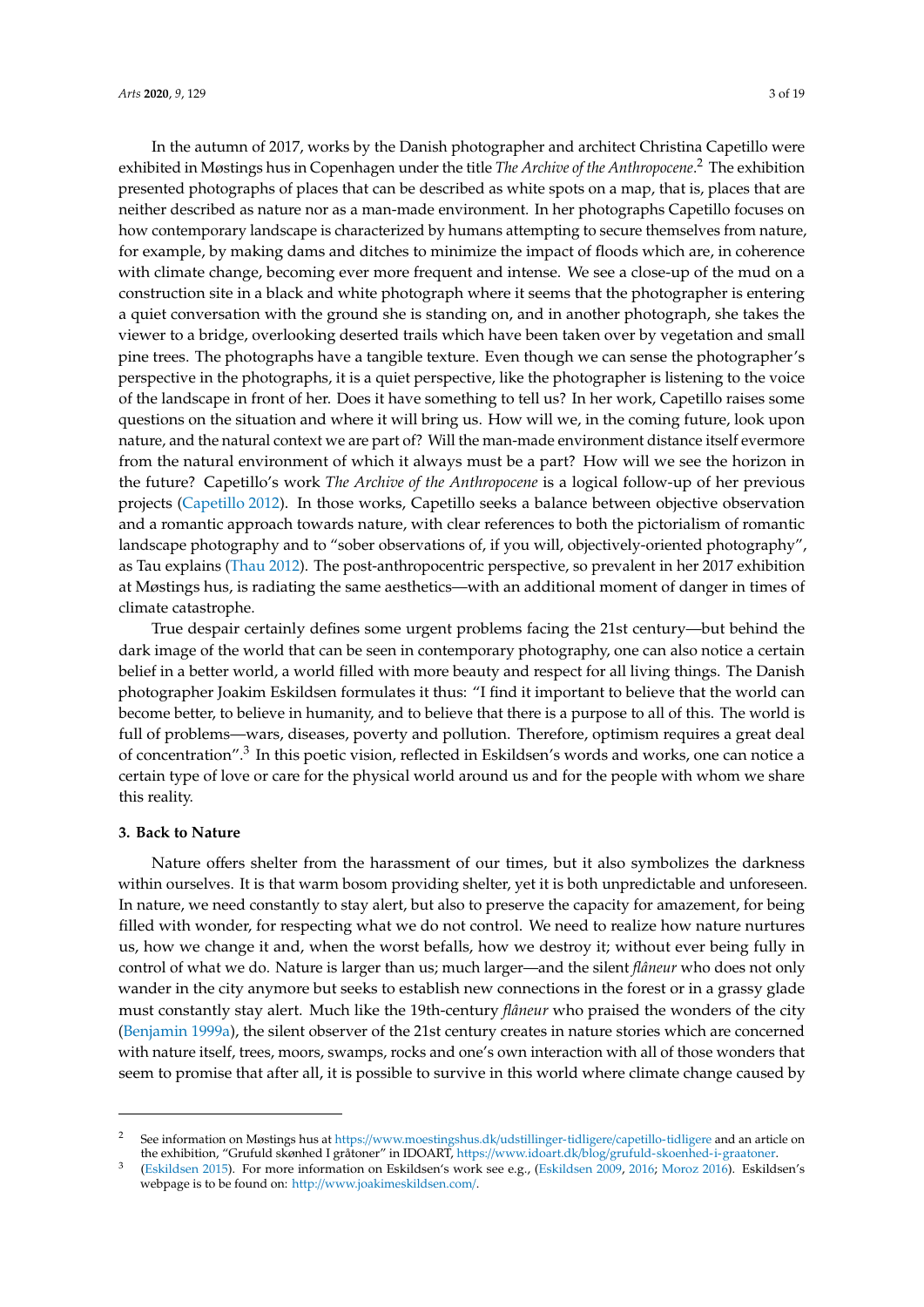human activity, war and an ever-growing number of people seeking asylum, create existential despair and fear.

At present, as the results of climate change have begun to affect the daily lives of millions of people and the fear of the destructive power of humans has become ingrained in the lives of many Western children, one may realize a heightened sense for the need of cultivating a relationship with nature, one that serves to reinforce both the connection with oneself and with one's environment. This emphasis is clearly pronounced in the works of contemporary photographers around the world. In the spirit of the French philosopher Michel Foucault, one might observe that this need belongs to our episteme, and can be seen as reasonable reactions to the high-speed technological society we live in.<sup>4</sup> This emphasis on a relationship with nature and the environment is not only related to the Anthropocene, that is the epoch "when the human has become a geological force capable of affecting all life on this planet",<sup>5</sup> and the increasing emphasis on seeing man as part of nature, but also to a yet deeper and more sensitive understanding of nature, related to both posthumanism and a post-anthropocentrism. Rosi Braidotti explains the core of the spirit with these words: "Post-anthropocentrism displaces the notion of species hierarchy and of a single, common standard for "Man" as the measure of all things. In the ontological gap thus opened, other species come galloping in." [\(Braidotti](#page-16-4) [2013,](#page-16-4) p. 67).

The research of Italian biologist Stefano Mancuso is relevant in this posthuman and post-anthropocentric context, as he insists that even though plants are not endowed with a brain, there is no reason to believe that they cannot sense and think [\(Mancuso](#page-18-5) [2017,](#page-18-5) pp. 139–43; [Mancuso](#page-18-6) [2018\)](#page-18-6). "But if plants do not have a heart, does it mean they do not have circulation? If they do not have lungs, do they not breathe? If they have no mouth, do they not feed? And without a stomach, do they not digest?" [\(Mancuso](#page-18-6) [2018,](#page-18-6) p. 140) The biological structures of plants are different from those of animals but that does not mean that they cannot sense or think. Their organs are interwoven, which means for instance, that if one part of a plant is harmed the plant will employ other parts for restoring any damaged functions. Mancuso points out that humans may learn a lot from plants about how to collaborate and overcome challenges. Plants are not to be seen as isolated objects but as a part of a larger context and to emphasize their ability to communicate with each other Mancuso describes their actions as *swarm behavior*.

There are similar notions at play in the best-seller *The Hidden Life of Trees* that became a sensation in Germany in 2015 and has been translated into many languages since.<sup>6</sup> Here, author Peter Wohlleben addresses, for instance, how trees communicate with one another, distribute nourishment between them and how they stand together as a united whole. In his book, Wohlleben explains how trees prevail over abilities that before were assigned to only humans, or at least only to some animal species. The main conclusion of the book is that the life around us is much deeper than people tend to think and that everything alive is part of the same whole and cannot, nor should be, seen as independent of it. A similar approach is to be found in the best-selling novel *The Overstory* by Richard Powers, published in 2018 [\(Powers](#page-18-7) [2018\)](#page-18-7). These tendencies and ideas on the importance to explore and investigate different elements in the nature from a non-human perspective are to be found in other fields than only natural science, philosophy or literature. In the field of contemporary photography, and for that matter in the visual arts in a broader context, this emphasis on exploring natural phenomena is also very relevant, and here especially trees and all their mystical and fascinating qualities have been the object of observation for artists using photography as their medium. In that context, it is worth mentioning the acclaimed exhibition *Trees* (fr. *Nous les Arbres*) at the Foundation Cartier for Contemporary Art in Paris in 2019.<sup>7</sup>

<sup>4</sup> On the concept of *episteme*, see [\(Foucault](#page-17-3) [1966\)](#page-17-3).

<sup>5</sup> [\(Braidotti](#page-16-4) [2013\)](#page-16-4). See also explanation and reflection on the anthropocene; [\(Gardiner and Thompson](#page-17-4) [2017;](#page-17-4) [Williams and Wate](#page-18-8) [2016;](#page-18-8) [Davis](#page-16-5) [2016\)](#page-16-5).

<sup>6</sup> [\(Wohlleben](#page-18-9) [2015\)](#page-18-9). See also Peter Wohlleben, http://[www.peter-wohlleben.de](http://www.peter-wohlleben.de/)/ and an article by [\(Luster](#page-17-5) [2016\)](#page-17-5).

<sup>7</sup> See https://[www.fondationcartier.com](https://www.fondationcartier.com/en/exhibitions/nous-les-arbres)/en/exhibitions/nous-les-arbres.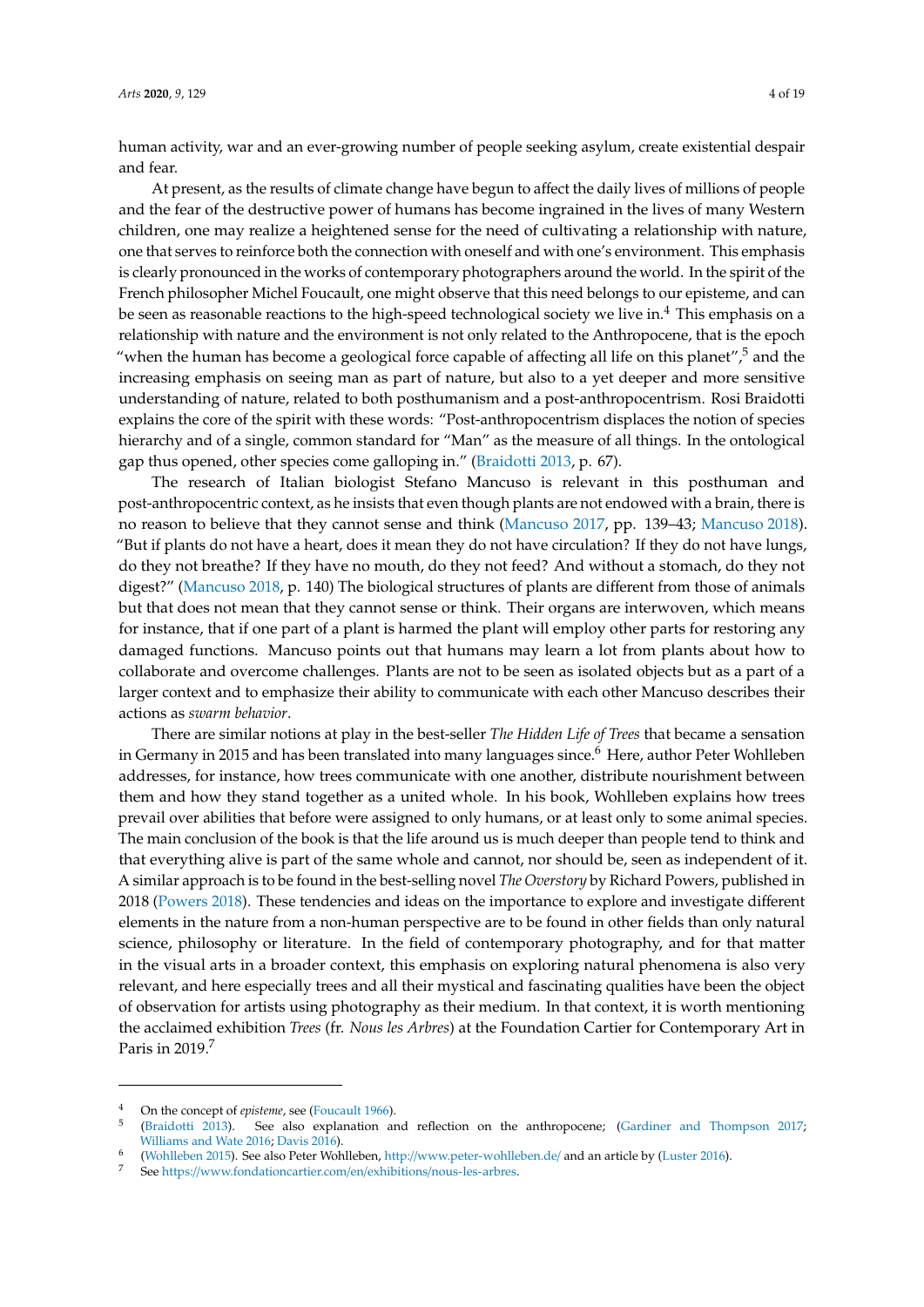The Swedish photographer Helene Schmitz has captured trees and plants in many of her works. For her work *The Forest*, she photographed a Swedish forest, seemingly in hibernation.<sup>8</sup> The trees have shed their leaves and the trunks shoot straight up with groping branches; they are reaching for one another. Instead of hosting a thriving undergrowth of moss and plants the soil is depleted, grey and dead. These photographs are made in Västmanland where a great area of land was engulfed by forest fires in the summer of 2014, large numbers of people and animals were evacuated and one man was killed. Not only do these photographs speak of the forest as such, but they also speak of destruction and of nature's will of life.

Trees are complicated phenomena; not only do they provide humans with shelter in a tough world, but like any natural phenomenon, they also assume unexpected and frightening forms. In a series of photographs of Kudzu trees in the United States, Helene Schmitz illuminates how nature and the forest serve more than just decorative functions in the human world; they are also powerful forces that man may not always manage to contain.<sup>9</sup>

Schmitz's photographs present us with a magical realm. At first, her black and white pictures of groves and thickets seem to be images from an imaginary world; a landscape one only expects to encounter in fiction or in a dream—but in fact, these photographs serve to communicate how the innocent intervention of man in nature can go terribly wrong. In 1876, Japan gave to the United States, in celebration of the latter's centenary, a number of small Kudzu plants. Originally, the Kudzu provoked both interest and admiration because of its fertility and rate of growth but soon enough dismay took over as the plant settled great areas of land in the south-eastern United States, decimating other vegetation in its path. Like the photographs of Schmitz show, this plant reminds us that nature is not only beautiful but also terrifying and unpredictable. Even plants, these lifeforms we tend to underestimate and consider innocent, can threaten other forms of life and demonstrate to us humans how powerless we are in the face of life in all its most complicated forms. In the work of Schmitz, the Kudzu plant becomes in fact a symptom of what the French psychoanalyst Jacques Lacan termed *the real*.

Lacan made a distinction between *reality* and *the real*. The real is existence itself, both existence as perceived by humans and existence as that which *is*, independent of humans. In *The Four Fundamental Concepts of Psychoanalysis*, Lacan described the real as the essential encounter with the world, that is, the encounter which exceeds our learned encounter with the world. Reality, however, is the web of words and symbols that humans apply to engage with, understand and define existence. In order to contain the real, we resort not only to language but just as well to art, imagination or what Lacan called the fantasy.<sup>10</sup> Thus, imagination becomes a certain screen between us and the world but, as Schmitz makes clear in her photographs of the Kudzu plant, art can also be employed to highlight the real—and in turn, somehow cause the fabric of reality to tear open.

## **4. Flesh of the World**

Nature resides both within humans and without them. We are embodied beings. We are of the flesh of the world as the French philosopher Maurice Merleau-Ponty would explain it. In his book *The Visible and the Invisible* he writes:

See http://[fotografiska.eu](http://fotografiska.eu/en/utstallningar/utstallning/transitions/)/en/utstallningar/utstallning/transitions/ and https://www.svt.se/nyheter/lokalt/[vastmanland](https://www.svt.se/nyheter/lokalt/vastmanland/3122632)/ [3122632.](https://www.svt.se/nyheter/lokalt/vastmanland/3122632)

<sup>9</sup> Helene Schmitz homepage, http://[www.heleneschmitz.se](http://www.heleneschmitz.se/works/kudzu-project)/works/kudzu-project, Sven Olof Wallenstein, "The Kudzu Project", in [\(Schmitz](#page-18-10) [2015\)](#page-18-10). See also [Fotografisk Center](#page-17-6) [\(2017\)](#page-17-6). *Herbarium—Fotografi og Botanik*. Copenhagen: Fotografisk Center and http://[fotografiska.eu](http://fotografiska.eu/en/utstallningar/utstallning/transitions/)/en/utstallningar/utstallning/transitions/ For further discussion of the destructive element of the Kudzu pant: https://www.smithsonianmag.com/science-nature/[true-story-kudzu-vine-ate-south-180956325](https://www.smithsonianmag.com/science-nature/true-story-kudzu-vine-ate-south-180956325/)/ and http://[www.tandfonline.com](http://www.tandfonline.com/doi/abs/10.1080/07352680490505150)/doi/abs/10.1080/07352680490505150.

 $10$  [\(Lacan](#page-17-7) [1998\)](#page-17-7). See also discussion on the difference between the real and the reality in [\(Zizek](#page-18-11) [2006\)](#page-18-11).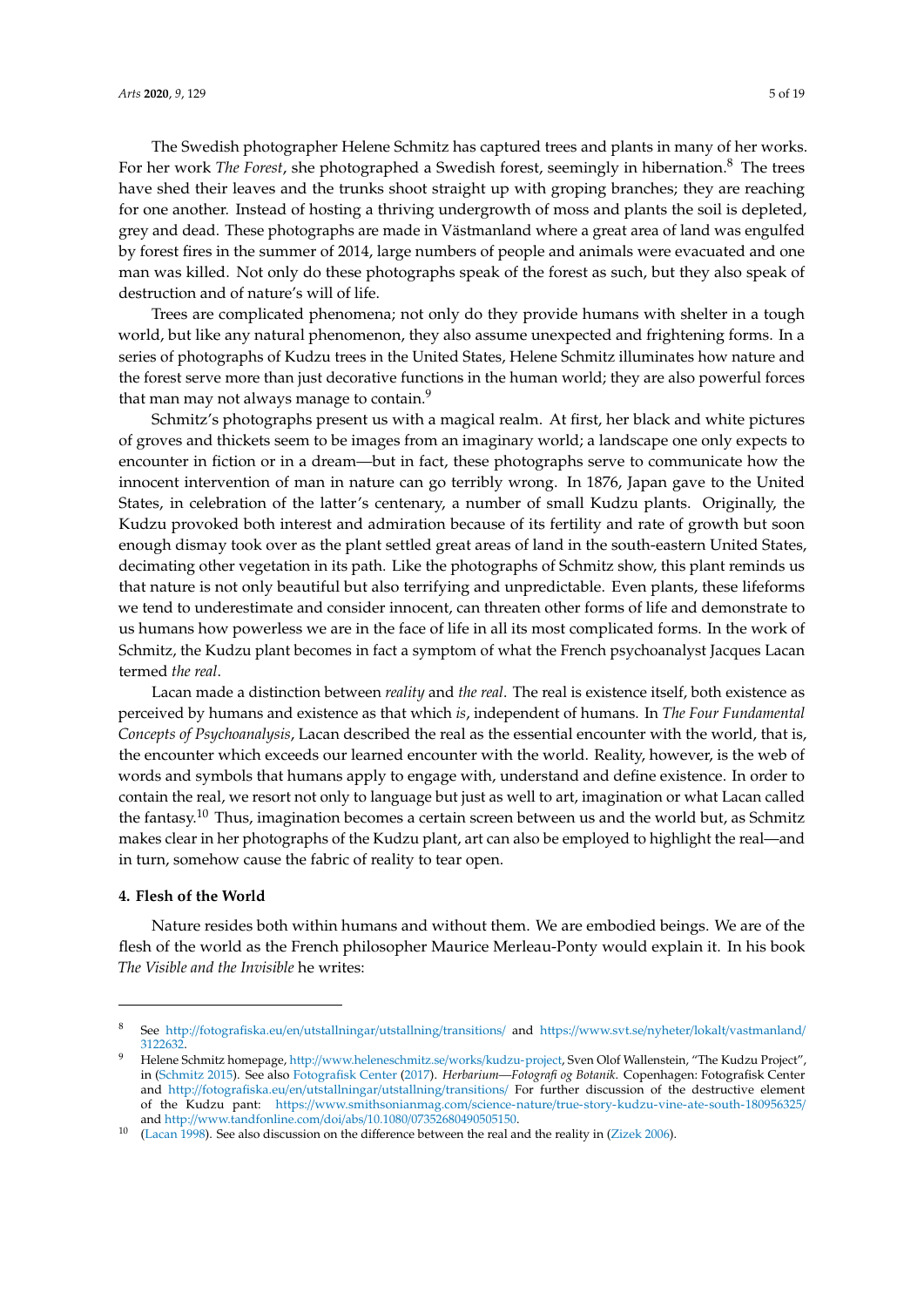Within the liberal arts and contemporary philosophy, there has been an increasing emphasis on seeing the human as an offspring and part of nature; a part of the flesh of the world. This is manifested, for instance, in an increased emphasis on the role of the body in all knowledge production.<sup>11</sup> Human thought will no longer be divorced from human perception and human experience of the world.

When my left hand touches my right hand, I am forced to remember that I am both: a perceiving subject and a tactile object [\(Merleau-Ponty](#page-18-12) [1968,](#page-18-12) p. 9). We are both bodies among bodies but we are also sentient beings who tend to convince themselves that they can surpass their physical or material state. We are of the flesh of the world.

We can talk about thinking as being *embodied* in this context. In the words of philosopher Sigríður Þorgeirsdóttir, we are physical beings and the body is the "the place of lived experience of embodiment".<sup>12</sup>

As flesh, the body is relational; we are born into ties with family and relatives, into a social context, culture, and traditions. As bodies, we are always at a particular age, in a particular situation, of certain abilities, gender, and so on. Recognition of the human being as embodied undermines philosophy's traditional distinction between mind/soul and body, and between intellect and emotion. The body makes us real [...]. (Porgeirsdóttir [2015,](#page-18-13) p. 69)

Knowledge comes into being through our bodies; all experience, also cognitive experience, is embodied experience. By acknowledging the body as an important medium in the creation of knowledge and in understanding the composition of reality, we raise new questions about humanity's relation to nature and each individual's embeddedness in the flesh of the world. Sigríður writes:

Embodiment is [ . . . ] part of a new, broader understanding of humanity and the humane, as the body connects humans to the earth and all other organisms. As bodies we are interrelated with other human and non-human animals. We are dependent on each other globally as human beings, and as earthlings we are one among many interdependent species. This gives us a deeper understanding of what it means to be "a human being" and "human", not least in times of rapid technological developments that throw into question, and transform, our ideas about humans and humanity. [\(Þorgeirsd](#page-18-13)óttir [2015,](#page-18-13) pp. 69–70)

This increased recognition of human embodiment, this emphasis on the human being as part of a larger natural whole, is highly political and touches on matters of power and the abuse of power, gender and gender roles, our use of language, ideas about surveillance and panopticism, confinement and freedom, climate change and attitudes toward nature.

Embodied thinking is always molded by the particular personal experience of being an embodied being. As a result, the personal experience of each and everyone is a source for innovative use of art and consequently, a new type of thinking that does away with dualistic thinking, clearing the way for new interpretations and understandings. Thus, the truth about the world is created through a dynamic interplay of subject and object. A further consequence is that science and art are not defined in opposition to one another but are seen as different methods of perceiving and understanding the world. In both cases, the source of knowledge is in the body and in its interplay with everything outside itself.

In the book *To Be Two* (*Essere Due*) from the year 1994, the French philosopher Luce Irigaray writes about this relationship of man and nature and about how knowledge production and the use

<sup>11</sup> See e.g., [\(Heinämaa](#page-17-8) [2011\)](#page-17-8).

<sup>12</sup> [\(Þorgeirsd](#page-18-13)óttir [2015\)](#page-18-13). Translated by Sarah M. Brownsberger for Sigrún Alba Sigurðardóttir, "Might you, earth, not remain around me?" in [\(Bergmann and Hallin](#page-16-6) [2019\)](#page-16-6).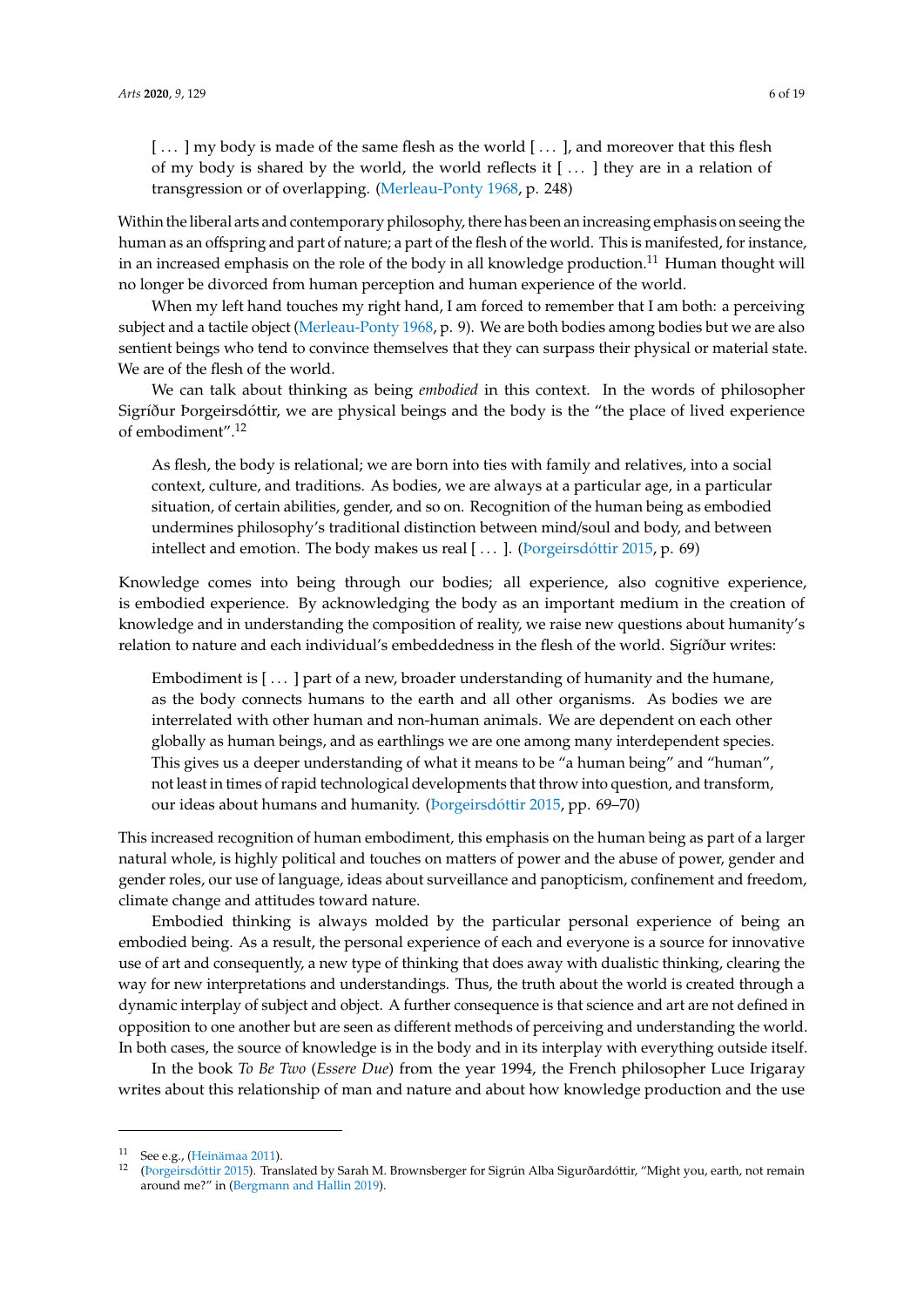of language must depend on our experience as embodied beings [\(Irigaray](#page-17-9) [1994,](#page-17-9) [2000\)](#page-17-10). The feminine approach, as opposed to the masculine objective inquiry of traditional science, presupposes a dynamic interplay between subjective consciousness and the object of inquiry. Nature, for instance, does not subject itself silently to the definition of an external researcher. It always responds. It surprises us. It portrays the scientific or artistic inquiry in a new light, it even redefines the position of the scientist or the artist in the very nature under investigation. Nature resides both within and without us. We are of the flesh of the world, but we are also capable of perceiving and understanding that there is some kind of a border between ourselves and the world. We are at the same time within and without.

In this context, it is relevant to look at Hallgerður Hallgrímsdóttir work, *Fissures*, from 2015.<sup>13</sup> This work is on the rupture that happens to the perception and understanding of reality when experiencing the loss of a child, and the artist's attempt to gain hold of reality after this experience. To lose a child can be described as the most feared trauma a parent can imagine. What characterizes trauma is that the encounter with the real (as explained before with references to the psychoanalysis of Jacques Lacan) is always and essentially a missed one—an encounter with something that cannot be understood through the signs we normally use to file the real, making it an understandable reality. The encounter with the real is always unforeseen; it always comes as a surprise and conflicts with the pre-established system. Therefore, we experience it as a traumatic gap in our system of signs. Or as the art theorist Margaret Iversen has put it: "[ . . . ] the world of representation is given only if the immediacy of the real is sacrificed, and conversely, the real is glimpsed only when the vanity of the world conceived as my representation is renounced." [\(Iversen](#page-17-11) [2009\)](#page-17-11).

Reality itself puts its mark on every photography—and in some photographs, we glimpse the real that lies behind. Or, in the words of Ulrich Baer, "photography can provide special access to experiences that have remained unremembered yet cannot be forgotten". [\(Baer](#page-16-7) [2005,](#page-16-7) p. 7) Trauma, as Baer explains "emerges as something that can bypass experience and yet register, with great force, on an individual's mind and body". (ibid., p.10) The task one has to face after experiencing trauma is to witness the gap, to go through the process that Sigmund Freud described in *Beyond the Pleasure Principle* as the process from *acting out* to *working through*—that is to explain the unexplainable, to turn the lived experience into a conscious and understandable experience, and therefore to accept the unacceptable, the gap itself, the fissures. $^{14}$ 

Some of the photographs in the series *Fissures* are taken the day after she arrived back home from the hospital without the baby she had been expecting. One of the photos is a self-portrait Hallgerður claims she cannot remember taking. The black and white portrait shows her in all her vulnerability but also in her strength. She is staring at the viewer, like she is saying, "I am here and I don't know what to do next or what you want from me". Another photograph depicts a young man, her husband, standing on a balcony, not looking back, not looking down, not looking at anything, not the view or the horizon, while the structure of the photograph draws our attention to a tool kit in the window-shelf and the curtains that partly hide the man on the balcony. All the photographs in *Fissures* are black and white and apart from those two mentioned above, as well as another one showing her sleeping husband, all are devoid of human beings. The focus is on objects in her environment, a cave full of snow in the lava field, a white high-school building and a pattern of snow in the grass on a winter day, a bed that needs to be made and a cover sheet for catching the blood from a woman who has recently given birth. All these familiar things take on an uncanny appearance as if the photographer is seeing them for the first time, not understanding what to do with them at the same time as she seems to be paying special attention to all the objects that make the world around her physical.

<sup>13</sup> Hallgerður Hallgrímsdóttir homepage, http://hallgerdur.com/index.php?/work/[fissures--daudhadjupar-sprungur](http://hallgerdur.com/index.php?/work/fissures--daudhadjupar-sprungur/)/.

<sup>14</sup> [\(Freud](#page-17-12) [1961\)](#page-17-12). Dominick LaCapra has written an excellent work on the working-through process in relation to the narrative and writing about a traumatic past. See [\(LaCapra](#page-17-13) [1999,](#page-17-13) [2001\)](#page-17-14).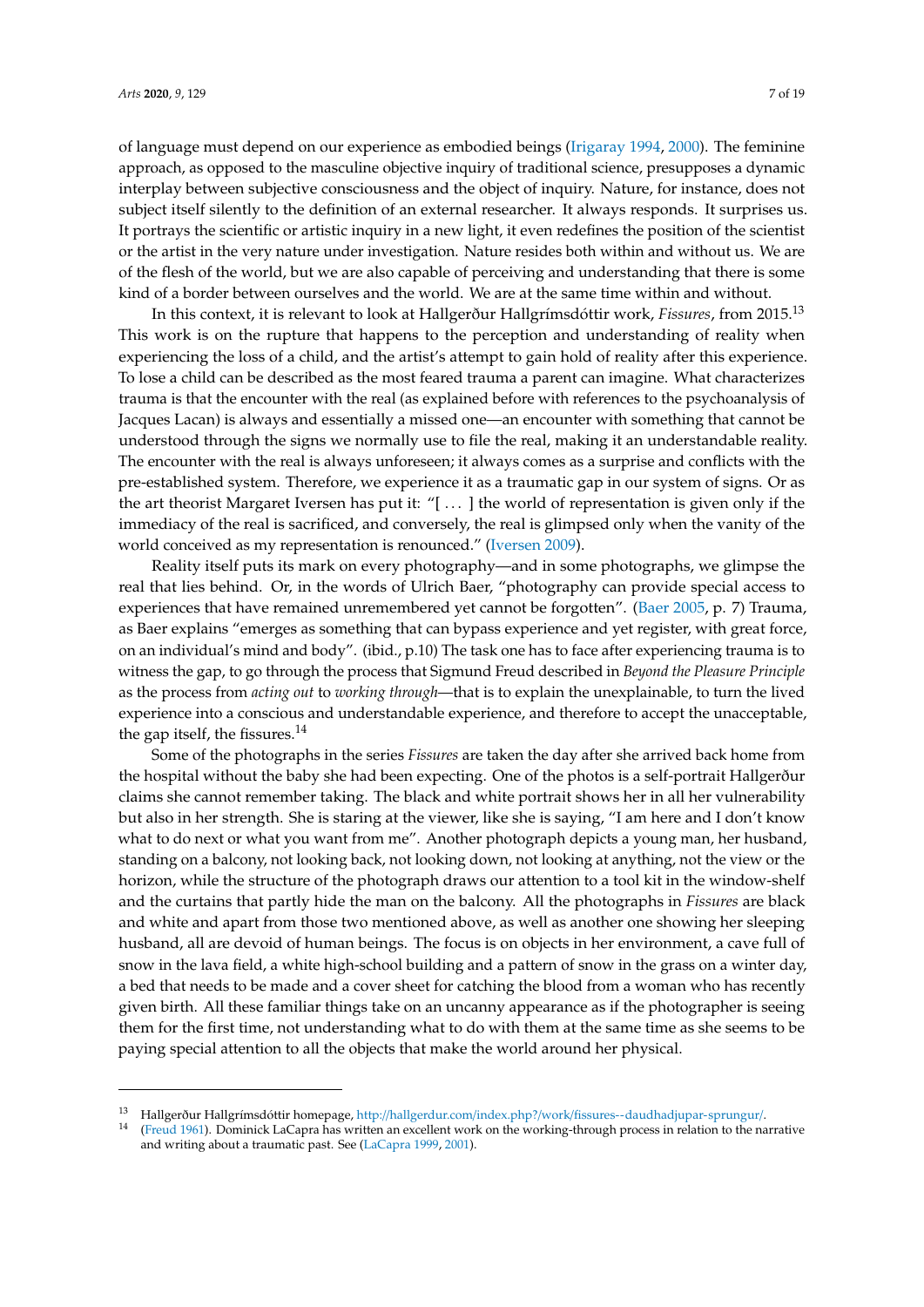Three years after her loss, Hallgerður published a book, *Gluey days* (Icel. *Límkenndir dagar*) consisting of poems made with words and photographic images. She explains this poetic work in the following words:

Sometimes it seems life just happens. And then a single event changes everything. Time becomes viscous, heavy with loneliness. We are confronted with the fragility of life and our perception of the world shifts to match our state of mind. Unless it is the other way around?

The series attempts to convey this shrouding of the mind through quiet poems, some of which are photographs but others made from words. [\(Hallgr](#page-17-15)ímsdóttir [2018\)](#page-17-15)

With both photographs and words, Hallgrímsdóttir strives to get hold of her lived experience and emotions which do not fit into a system or discourse and share them with others. Maybe because of her love for you.

# **5. My Love to You**

A photograph is one way to represent our lived experience of the world we are part of, at the same time as it can be seen as an attempt to see the world from an outside viewpoint. "I see only from one point, but in my existence, I am looked at from all sides," wrote Jacques Lacan [\(Lacan](#page-17-7) [1998,](#page-17-7) p. 72). Even though we share the world with others, even though we are only one particular body among other bodies, each and every *body* is unique. We cannot confidently know how others experience the world, but that is precisely why it is so important to share our experiences and sense of the world with others. [\(Merleau-Ponty](#page-18-12) [1968,](#page-18-12) p. 11) We can never know for sure if others see and sense the world the same way as we do. The beauty I experience when I look at a falling yellow leaf against a blue sky is not exactly the same beauty as you may experience. Do the two of us see the same nuance of colors when we look at the leaf? It is this inevitable interval between my experience and your experience that both nurtures my desire to share and makes sharing impossible. My experience can never be the same as your experience, but it is still this shared desire to have something in common that makes us want to communicate our experiences to others.

This thinking, which I take from Merleau-Ponty, can also be related to what the French philosopher Jacques Derrida called *di*ff*érance* and is the basis of *deconstruction*. <sup>15</sup> The origin of the word différance lies in the *a*—which separates it from the French word différence. The distinction between différence and différance is that the latter includes a time factor, a kind of delay, which Derrida has described as the disjuncture of time.<sup>16</sup> By using the concept of différance Derrida wanted to stress, not only how everything differs from other things, but also how time, the moment itself can never be fully present. As soon as we try to think about the moment, to get hold of it, it escapes from us. The lived moment becomes a thought about what *was*. A total presence between language and the world does therefore only exist as an idea. Différance is the gap between our lived experience of the world and the discourse we use to describe it, it is the gap where new meanings may emerge. Différance is the movement that makes it possible for us to criticize our own discourse, or our own consciousness for that matter, and experience the space which occurs when the signifier and the signified do not correspond completely with each other. If this gap did not exist no creativity would be possible. We would be one with the world and therefore unable to interpret our experience of it. In the same way, this gap between our being in the world and our interpretation of our being in the world is what nurtures our desire to share our lived experience, and the meaning we derive from it, with others.<sup>17</sup>

Luce Irigaray is one of the philosophers to have written about how the desire to share and to take part in the lives of others is based on the insurmountable interval between two persons. This interval

<sup>&</sup>lt;sup>15</sup> On the relation between the philosophy of Merleau-Ponty and Jacques Derrida see (*Þorsteinsson 2014*).

<sup>16</sup> See e.g., [\(Derrida](#page-17-16) [1994a\)](#page-17-16).

<sup>17</sup> See e.g., [\(Derrida](#page-17-17) [1994b,](#page-17-17) [1985,](#page-17-18) [2002\)](#page-17-19).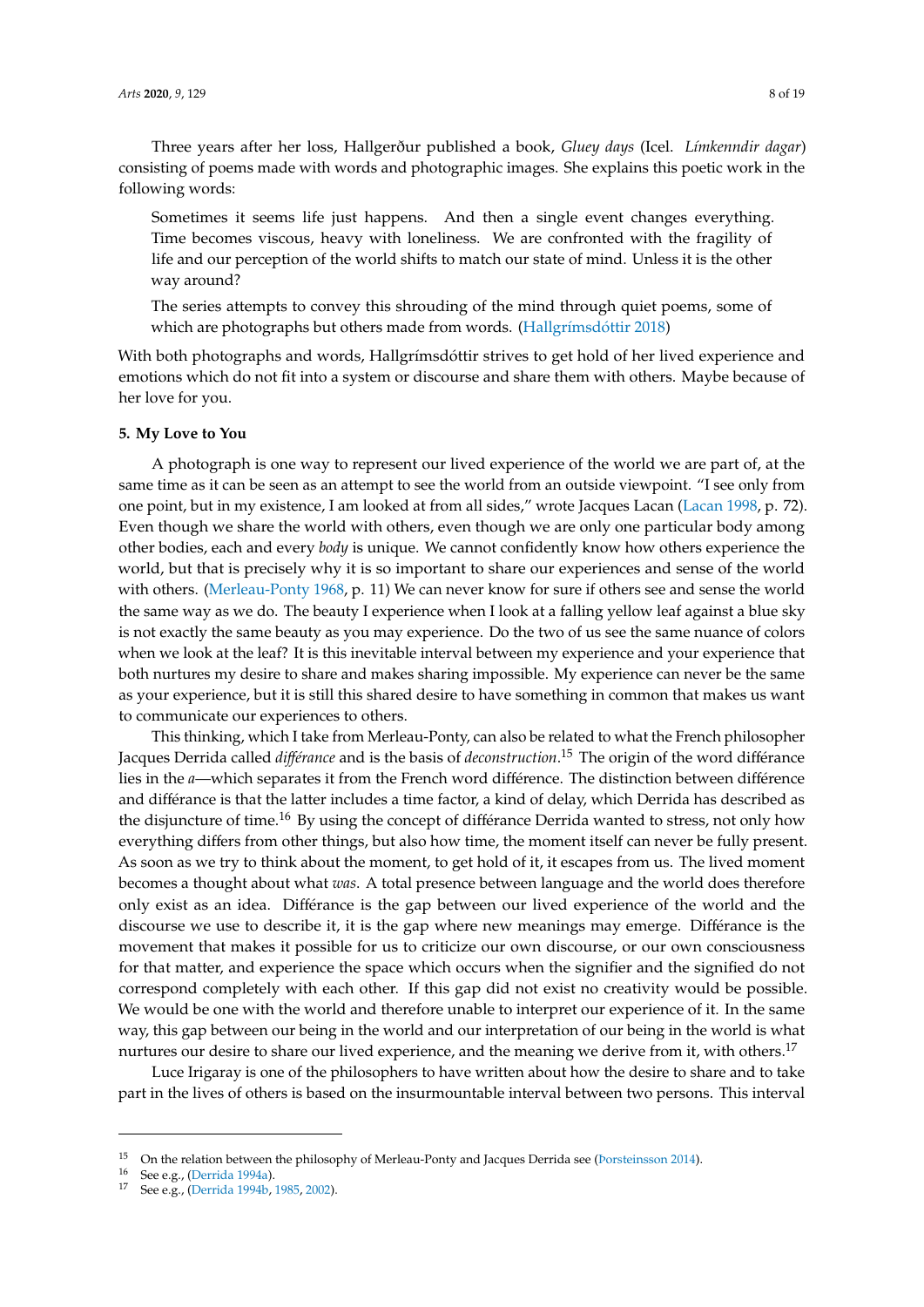is the premise for our ability to relate to and love others. [\(Irigaray](#page-17-10) [2000,](#page-17-10) pp. 27–28) We can only love the other if we respect her or his otherness—the fact that they are other than we are. You but not me. You are not what I want you to be:

You remain you thanks to the you which you are for me, which you are "to" me—to recall the "to" of *I Love to You*, which has nothing to do with possession. [ . . . ] In my desire for you, in the love that I share with you, my body is animated by the desire to be with you or to you, with me or to me, and it also longs for existence of a between-us. (ibid., pp. 27–28)

# She adds:

To leave the other to be, not to possess him in any way, to contemplate him as an irreducible presence, to relish him as an inappropriable good, to see him, to listen to him, to touch him, knowing that what I perceive is not mine. Sensed by me, yet remaining other, never reduced to an object. (ibid., p. 46)

What Irigaray makes clear, resonates with the attitude, reflected in the approach of photographer Joakim Eskildsen, referenced earlier. When Eskildsen photographs people living in a society that is unfamiliar to him, he puts emphasis on being among the people, sharing their world and living in the same conditions, as far as that is possible. He does not wish to approach children living in poor conditions in the USA or Roma people in Russia, like objects he can look at from a safe distance with the eyes of the visitor. He wants to share the experience of life with those he photographs; to smell the same smell, to watch the same grass grow, to see and smell the same garbage, walk barefooted on the same earth. Still, he knows that between him and them there is an unbridgeable gap, but instead of seeing this gap as an obstacle, he sees it as a gap of possibilities. The photographer always stands apart from the subject matter, but that is precisely why he is able to respect his subject matter—to love her or him as the other and say, as Irigaray does, *I love to you* rather than *I love you*.

In photographic studies, one can see how this thinking has had an impact on what has been called the *relational method*. In 2017, the Swedish photographer and theorist, Angelica Harms, wrote an article on the relational method. There she explains:

One can distinguish recent tendencies in photography where those involved refuse to shoulder the roll of the truth-teller and instead are involved in creating encounters and forming communities. Contemporary photography is created by relationships between people. [\(Harms](#page-17-20) [2017\)](#page-17-20)

The relational method makes the one who is photographed a participant in the project rather than making her or him an object of the project. This method can easily be adapted to the approach Eskildsen uses in his work. But the relational method, like poetic storytelling, does not only aim at creating mutual understanding and collaboration between the one who photographs and the one who is photographed but also includes the viewer and his role is seeing as part of the whole which gives meaning to the work itself. It is not only that the meaning of the work is created in this play between the viewer, the photographer and the one being photographed, but the knowledge of the existence of each of these collaborators affects the outcome, that is the photograph itself, and the role of each of its participants in it. The consciousness of this interaction can recall complicated feelings and can both create pleasure and discomfort for those involved.

The children darted back and forth around the old bus in the sunshine. I counted seven of them as I walked by, all ruddy-cheeked and noisy, in spite of their shabby clothes. The bus stood not on wheels but on wooden trestles, in a patch of rough grass amidst all the smart holiday homes. Most of its paint had flaked away and the windscreen was cracked. (Elí[asson](#page-17-21) [2005,](#page-17-21) [2008\)](#page-17-22)

This text by the Icelandic author Gyrðir Elíasson evokes an image that could be part of Joakim Eskildsen's photographic work of Roma people. From 2000 to 2006, Joakim traveled with his wife,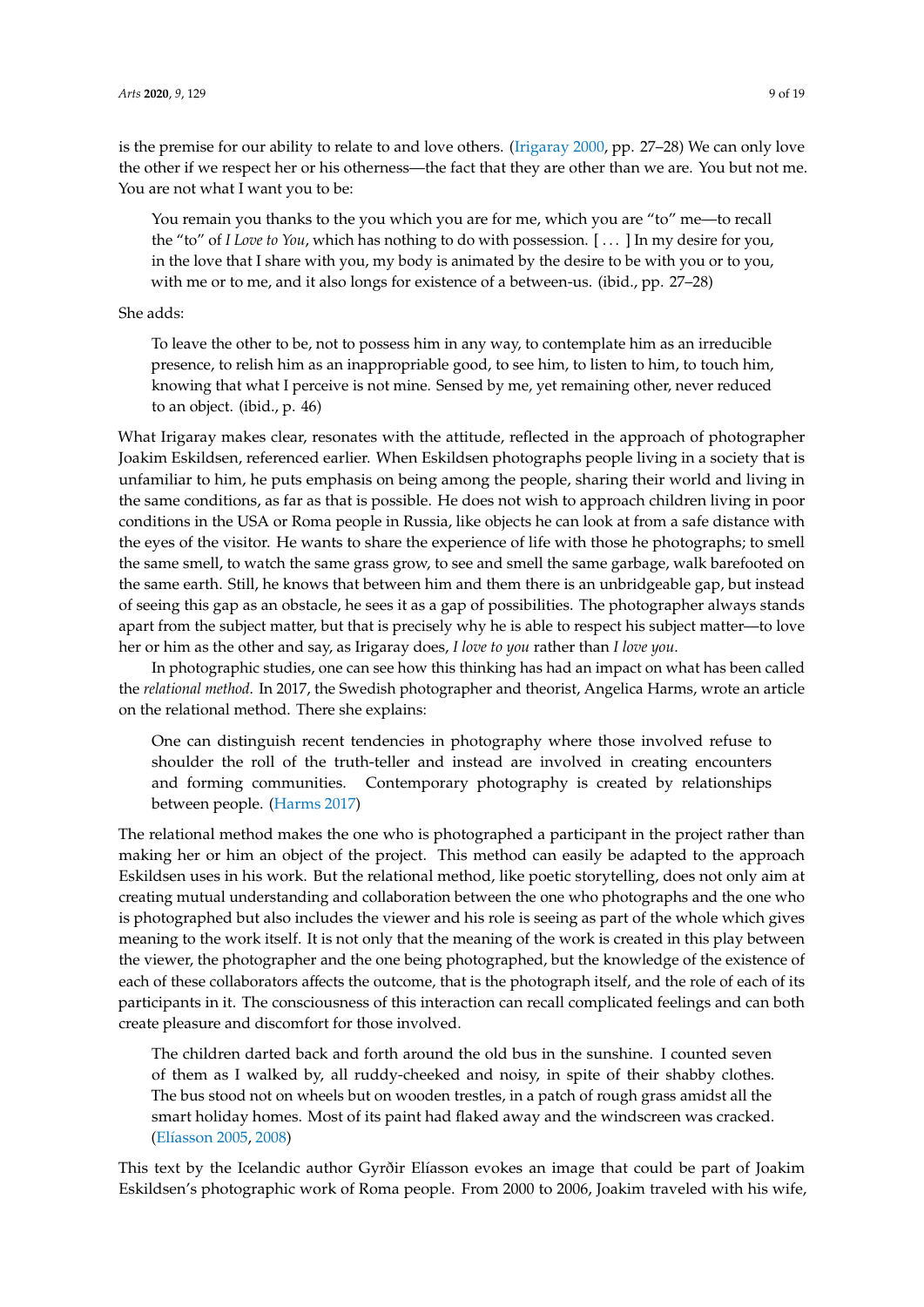the poet Cia Rinne, around Europe and India to photograph Roma people, their environment and daily life. Joakim and Cia made an effort to get to know the people whose life was the subject of the project and lived for some time with the Roma people in their closed society, located, for example, in dumps in Greece, in a beautiful old town in South-France, in a gray apartment building in a suburb in Finland but for the longest period in a small town in Hungary.<sup>18</sup>

Eskildsen's work is very poetic and sometimes even dreamlike, even when he shows us the life of Roma people, drenched in fear and utter poverty in the dumps and slums of Europe, or wretched and deprived children in the US. Still, it is not because of the misery or the poverty that Eskildsen creates this special aesthetic frame in his works, but because by using this poetic approach, he reflects the beauty that can be found in everyday life in different spots of the world, be it in the society formed by the Roma people in Russia or in his own home in Berlin.<sup>19</sup> The dreamlike atmosphere, created by the soft light and the quietness, does not keep the viewer at a safe distance but draws him into the image, makes him stop for a while and look at the world through the frame of the photograph—no matter if the people depicted in the photographs are mothers and children living in dolorous circumstances in the sunny state of California (published in his book *American Realities*) or his own beloved children.<sup>20</sup>

As with poetic storytelling, the relational method, aims to activate the possibilities that can be found in the gap that always exists between a photograph and the world it depicts. The différance is part of the relational method just as it is part of the poetic storytelling. Angelica Harms, however, does not refer to différance in her article but instead focuses on the thing that is *in-between*. <sup>21</sup> She points out that photographers, who work within the relational method, neither try to describe the world they depict from an objective nor subjective point of view, but that the focus of their work is on the relationship between the object and the subject.

The ideas that the relational method is grounded on, are in many ways similar to poetic storytelling and one could even talk about the relational method as one strand that can be found within poetic storytelling. The importance of the viewer is crucial as he creates a subjective meaning from the photograph. Both facts and fiction, reality and imagination, become part of the meaning created and the truth that is represented by the photograph. The evidence and documentary value of the photographs is to be found in the viewers' conviction that what the photograph depicts really did happen in a certain place at a certain time. The connotation is, however, floating between what the photographer *saw* and what the viewer *sees* when looking at the photograph—and the interpretation is created in this interplay. For documentary photographers, this can be a challenging actuality to face. However, some documentary and even news photographers seem to work with this gap that exists between the world and our interpretation of it in a creative way.<sup>22</sup>

One project worth mentioning in this context is the award-winning documentary photo-story by an Icelandic news photographer, Heiða Helgadóttir, on both the material and emotional condition of an asylum seeker, Morteza Zadeh, in Iceland in 2016.<sup>23</sup> Zadeh's story is told with a deep sensitivity without being too emotional. The narrative method Helgadóttir uses is worth attention, as she moves between

<sup>18</sup> [\(Eskildsen](#page-17-1) [2009\)](#page-17-1) and http://[www.joakimeskildsen.com](http://www.joakimeskildsen.com/)/.

<sup>19</sup> This was, for example, the discussion in a open talk between Hasse Persson and Joakim Eskildsen at Landskrona Museum at *Landskrona Fotofestival*, 10. September 2017.

<sup>20</sup> *En verden jeg kan tro på. Joakim Eskildsen*, Copenhagen: Det Nationale Fotomuseum, 22. maj 2015—30. januar 2016. [\(Eskildsen](#page-17-2) [2016\)](#page-17-2). See also: [\(Moroz](#page-18-4) [2016\)](#page-18-4).

<sup>21</sup> Angelica Harms, "Photography—a relational drama".

<sup>22</sup> Here I can name the work of Swedish Photographer, Magnus Wennman, and his series, *Where Children Sleep*, from 2015. The Project, which is a collaboration between Wennman, UNHCR (the UN Refugee Agency), *Aftonbladet* in Sweden and Fotografiska—The Swedish Museum of Photography, features photographs of refugee children asleep in locations around the Middle East and Europe. See information about the project and exhibition at UNHCR website, https://[www.unhcr.org](https://www.unhcr.org/en-us/news/press/2016/3/56fbdd034)/ en-us/news/press/2016/3/[56fbdd034,](https://www.unhcr.org/en-us/news/press/2016/3/56fbdd034) *Aftonbladet* website, https://[darbarnensover.aftonbladet.se](https://darbarnensover.aftonbladet.se/)/ and Fotografiska website, https://www.fotografiska.com/sto/utstallningar/[magnus-wennman-dar-barnen-sover](https://www.fotografiska.com/sto/utstallningar/magnus-wennman-dar-barnen-sover/)/.

<sup>23</sup> The photo-story was first published in the newspaper *Stundin*, 9. October 2016: https://stundin.is/frett/[daglegt-lif](https://stundin.is/frett/daglegt-lif-daudadaemds-manns/)[daudadaemds-manns](https://stundin.is/frett/daglegt-lif-daudadaemds-manns/)/ See also Press Photos of the year 2016: https://issuu.com/[bladamannafelagislands](https://issuu.com/bladamannafelagislands/docs/myndir-arsins-2016)/docs/myndir[arsins-2016.](https://issuu.com/bladamannafelagislands/docs/myndir-arsins-2016)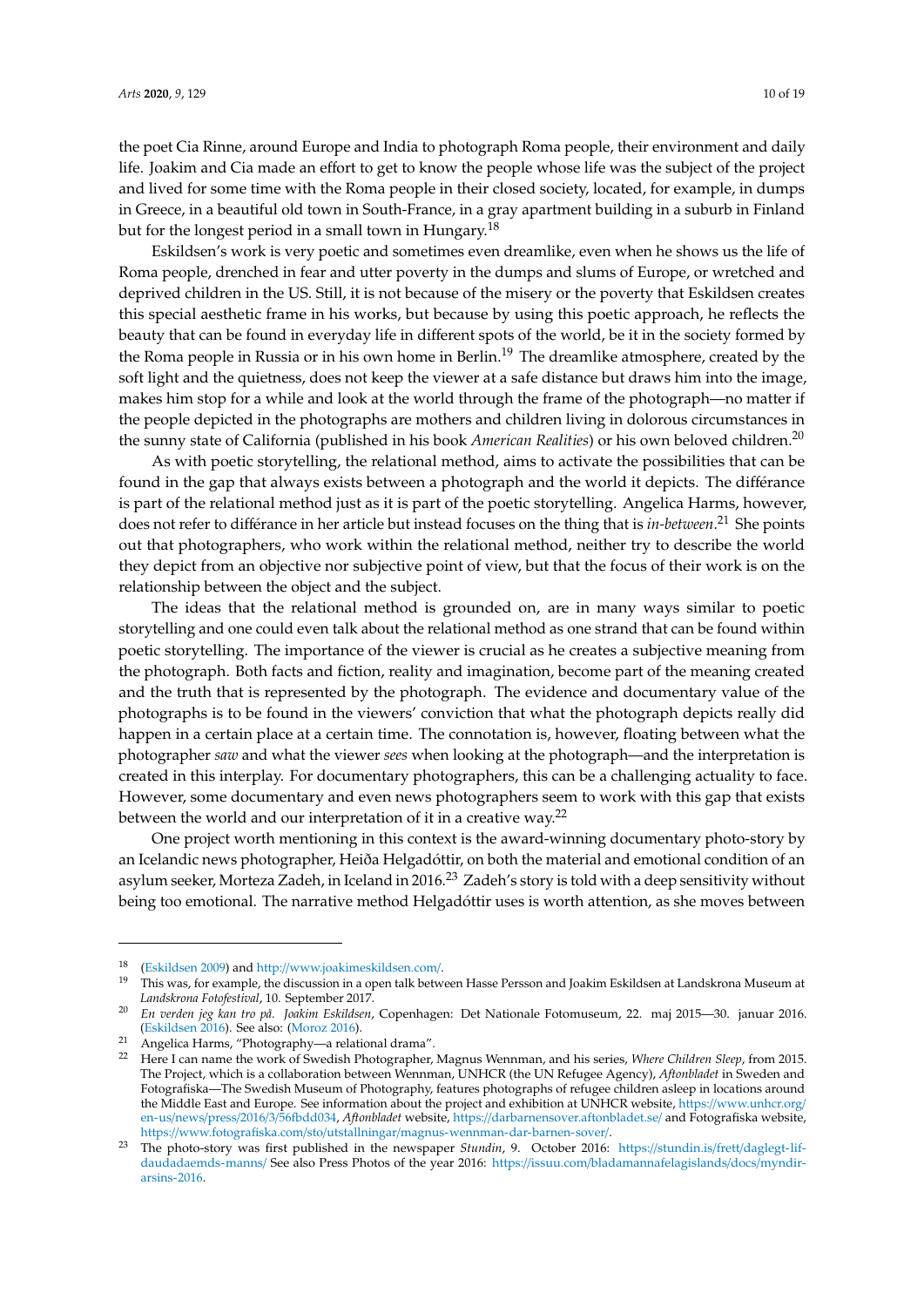public spaces where she photographs Zadeh from a distance and personal space where she shows Zadeh's everyday life and the emotional state he goes through in a delicate focus. The photographs mediate both warmth and understanding without being too emotional and Helgadóttir uses the light in a systematic way to stress the sensitive circumstances Zadeh is stuck in. The poetic atmosphere of the photographs mediates a soft calmness around Zadeh even though he is going through an extremely dramatic period in his life, waiting to be deported as his application for refugee status has just been declined. In one of the photographs, one can see Zadeh walk beside the Japanese priest Toshiki Toma in an Icelandic church. This was the photograph of the year 2016, awarded by the Press-Photographers' Association in Iceland.

The photographer is situated among other guests at the church but grabs the moment and with the photograph also awakes questions about the status of press photographers today and their responsibility. The photographer finds herself in a safe distance but still, her presence in the photograph is obvious as the photograph underlines her perspective. The photograph represents intimacy, caution and respect for the people involved. The structure of the photograph and the use of light draws the focus of the viewer to the friendship between those two different men, standing side by side, praying to God. In that way, the photograph does not only inform us about the situation of refugees in Iceland but also mediates on the friendship and solidarity you see between those two men who find themselves in Iceland for totally different reasons. At the same time, you can say that the photograph reflects on the status of us, the viewers, and the role of those who witness a decisive moment in other people's lives; a moment, which not only reflects an emotional change in the life of a certain person but also casts its light on society in a broader perspective.

The way Helgadóttir is approaching the world through her photographs is not so different from the method Eskildsen uses in his art photographic projects. One can even argue that the relational method is a method that moves or blurs the boundaries that have been defined between documentary photography and art photography.

## **6. Resonance in an Uncanny World**

I reached the fence surrounding the preserve. It had barbed wire on it, and the gate was made of iron with a heavy bolt, painted green in the spirit of the trees. I lifted the latch with my staff, pulled the gate open, and went in. I closed it behind me, to keep the horses out, which were all around in the surrounding fields.

I was alone there, in among the trees. I no longer felt the cold, but simply enjoyed the walking, even though I was slow and limping with the cane. I thought about calling my wife at the clinic where she worked and telling her I had gone on a hike, but decided not to. She probably wouldn't have cared anyway. (Elí[asson](#page-17-23) [2009\)](#page-17-23)

This text by Icelandic author Gyrðir Elíasson, from his short story collection *Between the Trees* (2009) describes the silent observer who both registers what is inside and what is outside; he contemplates the environment, turns every stone, notices patterns and reflects on his own existence and meaning of life. Everyday moments become worthwhile.

After reading the book, it is hard to get away from the images it has evoked; strong images of normal people in everyday circumstances. In his stories, Elíasson shows how the spirit of a certain time can be preserved in one glance, one sentence, or one moment. In the story *Vanished Summer* from 2009, the main character's feelings and the atmosphere of his circumstances are crystallized in a few sentences that describe a moment from an uneventful life. The storyteller's observations of his environment turn the lived moment into memory as soon as it happens. The focus is on subjective observation of natural elements and human behavior. Even though Elíasson's novels and short stories take place in the 21st century, he does not write about the acceleration of modernity, social media, technical revolutions or the dark future of humankind, instead, it is this observation of and relationship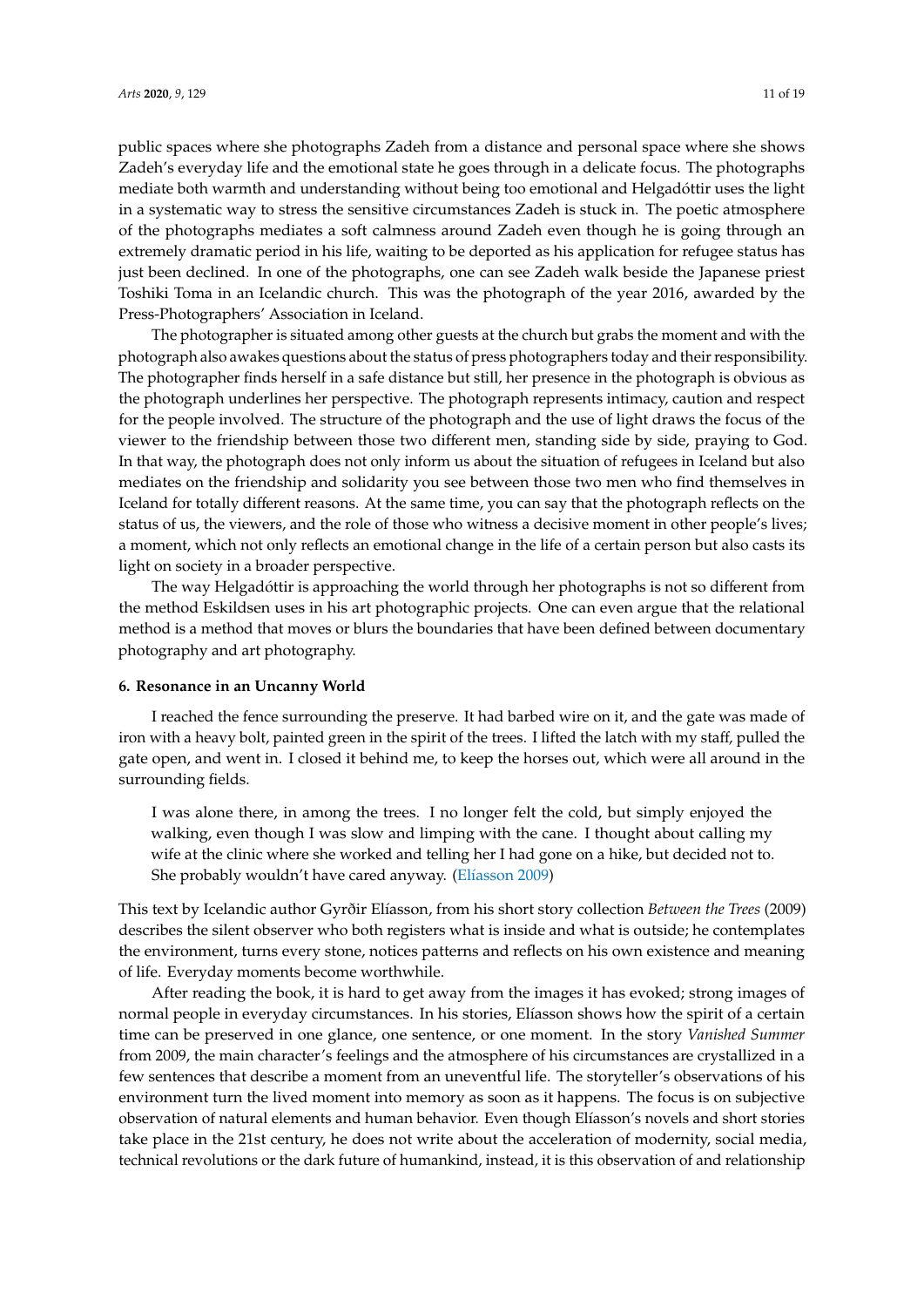to natural elements and time.<sup>24</sup> Elíasson was awarded the Nordic Council Literature Prize for his book *Between the Trees*. The book was written while Elíasson lived in a small town in South-Iceland called Hveragerði.<sup>25</sup>

Hveragerði is a strange town by the main highway in Iceland. There, one finds hot mud pools, some greenhouses in disrepair, but others in full business attracting a lot of visitors from Reykjavík. There is a sanatorium in town, an art museum, a bakery, neglected gardens and gardens well cared for, yet few people can ever be seen walking the streets. Notable Icelandic writers (Guðrún Eva Mínervudóttir and Oddný Eir Ævarsdóttir as well as Elíasson) have plotted for stories to take place in this town, and the same could be said of photographer Katrín Elvarsdóttir.

In 2010, Elvarsdóttir exhibited a series of photographs titled *Nowhereland* at the Reykjavík Art Museum.<sup>26</sup> The exhibition was the outcome of her dwelling in an artist residence in Hveragerði the previous year. The art critic Jón B. K. Ransu wrote in his critic for the newspaper *Morgunblaðið*, that Elvarsdóttir showed that she had a very sensitive view on dramatic moments of uncertainty—even though most of the photographs depicted eventless moments and places [\(Ransu](#page-18-15) [2010\)](#page-18-15). Ransu reflects on the special atmosphere captured in Elvarsdóttir's photographs. One can sense the silence of this small town, and the warm damp from the earth smelting into the drizzle, curtains moving almost unnoticeably when someone walks by, and the uncanniness of the caravans at the outskirts of town. It is fascinating to look at how the atmosphere in both Elvarsdóttir's and Elíasson's work echoes one another. Elvarsdóttir's photographs and Elíasson's texts emerge from the same environment. The photographs are shaped by the reality and the environment they are depicting but still, Elvarsdóttir emphasizes that her photographs should not be seen as a part of a certain location or place. She is not documenting the environment or the society of Hveragerði. Elvarsdóttir's photographs show us a fictional world, nourished by the reality she experienced when walking back and forth in Hveragerði and its surroundings. Elvarsdóttir states that she first started to read Elíasson's work a few years after the exhibition Nowhereland, but then was very inspired by his writings and felt a strong connection. A few years later, when photographing a series depicting caravans in the south of Iceland, Elíasson's work was like an accompaniment for her. [\(Elvarsd](#page-17-24)óttir [2017\)](#page-17-24)

The photograph as a medium can fuse the boundaries between reality and fiction, or for that matter, the boundaries between the objective world and the creative and subjective artist. The photographer often has the intention of grasping hold of reality in his own personal and subjective way, but it is likely that he will fail in doing so unless he shows the world he wants to depict a certain kind of respect and submissiveness. It is an interactive relationship.

One can state that a good photographer does not only see what he expects to see but is willing to enter a dialogue with reality itself. It is like he is opening up for resonance with reality or what the German sociologist Hartmut Rosa has described as being open to the world, wanting to be affected and wanting to respond or answer. [\(Rosa](#page-18-16) [2019,](#page-18-16) [2020;](#page-18-17) [Lijster and Celikates](#page-17-25) [2019,](#page-17-25) p. 72) When in resonance with the world, one experiences "this other" which transforms her or him. [\(Lijster and Celikates](#page-17-25) [2019,](#page-17-25) p. 74) According to Rosa: "Art should insist on the transformative element of resonance." He explains: "[ . . . ] art is one sphere where we can explore different ways of being in the world and of relation to the world and I think really this is what art is about." (ibid., p. 68) A photograph as a medium of art makes a space for the artist to meet the reality in both a realistic and dreamlike way, to affect and to be affected, to transform and be transformed.

<sup>&</sup>lt;sup>24</sup> This is reflected in a speech Elíasson gave at the ceremony when he was awarded The Nordic Council Literature Prize in Copenhagen in 2011. See: *Vísir*, 4. November 2011, http://www.visir.is/g/[2011711049921.](http://www.visir.is/g/2011711049921)

<sup>25</sup> *Morgunblaðið*, 13. April 2013, http://[www.mbl.is](http://www.mbl.is/greinasafn/grein/1374597/)/greinasafn/grein/1374597/.

<sup>26</sup> Reykjavík Art Museum homepage, https://artmuseum.is/exhibitions/[d16-katrin-elvarsdottir](https://artmuseum.is/exhibitions/d16-katrin-elvarsdottir) Elvarsdóttir's exhibition Nowhereland was part of a larger project, carried out in the period between 2007 and 2013, under the titles *Vanished Summer* and *Equivocal*. See Katrín Elvarsdóttir's homepage, https://[katrinelvarsdottir.com](https://katrinelvarsdottir.com/project/vanished-summer/)/project/vanished-summer/ and https://[katrinelvarsdottir.com](https://katrinelvarsdottir.com/project/equivocal/)/project/equivocal/.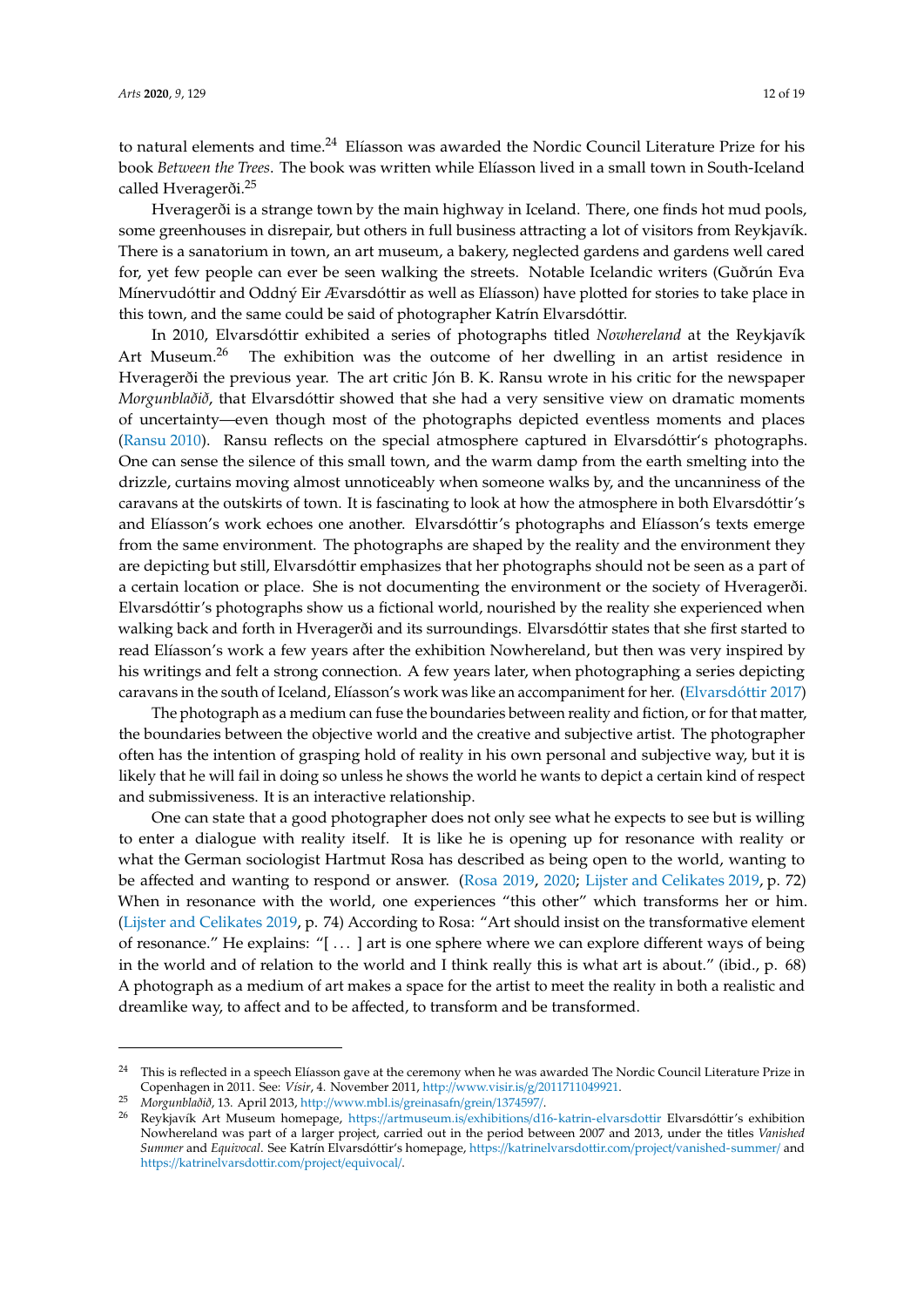Elvarsdóttir's exhibition Nowhereland was part of a larger project, carried out in the period between 2007 and 2013, featured in two of her photographic monographs; *Equivocal* from 2011 and *Vanished Summer* from 2013.<sup>27</sup> Most of the photographs from those series show a deserted environment. In a few images though, one can see the back of a person or even a person looking with empty eyes straight into the camera lens. The photographs are staged, and the characters look like actors on the stage of reality. Elvarsdóttir photographs empty mobile homes, a kitchen sink and a path twisting around trees in a small village. In *Equivocal* one can see frilly curtains, the inside of an old and empty train and stairs leading to a mysterious basement. Even though the photographs radiate warmth, one can sense some kind of danger lurking underneath. There is something eerie in the calmness of the photographs, like the moment, seemingly frozen in time, and which we cling to, before the disaster strikes; the world holds its breath and waits for the unexpected to happen, or as the art critic Lucas Gehrmann puts it, "All these contribute to an imaginary world of situations we might already have sensed in Alfred Hitchcock, Edward Hooper or the house of our grandmother." [\(Gehrmann](#page-17-26) [2017,](#page-17-26) pp. 26–37).

Katrín Elvarsdóttir employs the photograph to create an imagined world arising from reality itself, highlighting the unfamiliar of environments usually considered dull. The unexpected and the strange are lurking. The borders between imagination and reality, between dream and waking hour, are not always sharply defined. In her works, time passes as in a dream. The theatre of the past merges with the present and the familiar takes on an uncanny hue.

Nature plays a large role in Elvarsdóttir's photographs and more often than not the man-made and the natural conflict with, or complement, one another. In various works, one can see how Elvarsdóttir repeatedly highlights how nature infiltrates man-made environments—such as ruin and breaking curb walks—while humans transform nature, inhabiting it by parking a trailer off the road or digging a pond in a barren moor. In an interview with Kenta Murakami, Elvarsdóttir explains: "The interplay between the natural and the man-made interest me tremendously, and I'm fascinated by the methods that people use in trying to improve upon nature. Sometimes I stumble upon expressions of the absurdity of it; sometimes it's the beauty that captures me."<sup>28</sup>

Nature and the human need to retain or introduce the natural world in an unnatural, human-made environment is an important subject in Elvarsdóttir's series *Double Happiness* from the year 2016, featuring photographs made in China during a period of four years.<sup>29</sup> With the project, Elvarsdóttir creates stories that compel the audience to enter and participate in creating, in order to make sense of what is taking place. With the photographic medium, she investigates people's posture, their attire and their facial gestures. Next to the photographs of elderly people, Elvarsdóttir places studies of objects that stand out and feel like staged props but in fact, they structure the environment of real people. Stacks of bricks, sandbags, chairs, paper boxes, plastic bottles and vines climbing a wire gate. It may be that the characters themselves, an old lady leaning on an iron railing and another one supported by a walking stick, are not conscious of how the things in their environment shed light on their lives, provided an audience with notions to process. In the photographs, these things that are both familiar and strange at the same time become the subject matter for a story the viewer is allowed to fabricate. It does not need to be a true story; it is first and foremost imagined by the viewer but still, reality is what nourishes it. It is reality itself that yields the subject matter. A woman in a purple dress, a red bottle on a green table and a few broken eggs in a carton. The world that Katrín Elvarsdóttir

<sup>27</sup> Katrín Elvarsdóttir, http://[katrinelvarsdottir.com](http://katrinelvarsdottir.com/)/ [\(Elvarsd](#page-17-27)óttir [2012\)](#page-17-27) and [\(Elvarsd](#page-17-28)óttir [2013\)](#page-17-28). See also an article on *Vansihed Summer* and *Equivocal* [\(Gehrmann](#page-17-26) [2017,](#page-17-26) p. 35).

<sup>28</sup> Interview with Kenta Murakami in *Anti-Grand: Contemporary Perspectives on Landscape*. The Joel and Lila Harnett Museum of Art, University of Richmond, VA, 2015. Cited from Lucas Gehrmann, "Katrín Elvarsdóttir's Photo-Visions as Alloys of Reality, Light and Fiction," p. 35.

<sup>29</sup> [\(Elvarsd](#page-17-29)óttir [2016\)](#page-17-29). See also Katrín Elvarsdóttir homepage, https://[katrinelvarsdottir.com](https://katrinelvarsdottir.com/project/double-happiness/)/project/double-happiness/ and https://[katrinelvarsdottir.com](https://katrinelvarsdottir.com/double-happiness/)/double-happiness/.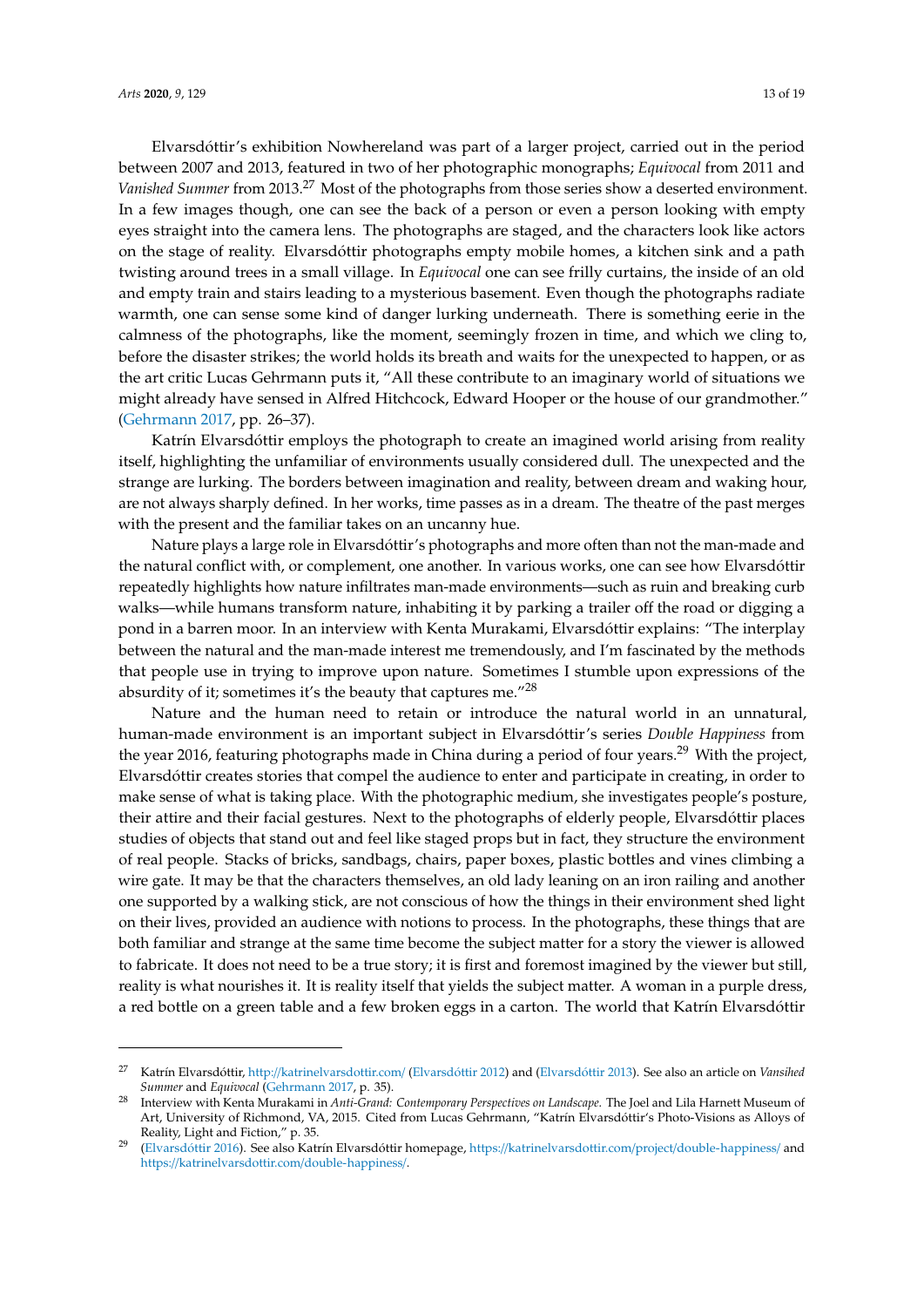creates is both real and imagined—just like the reality of most of us. We need imagination in order to make sense of reality.

With *Double happiness*, Elvarsdóttir demonstrates the need people have for nature, a need that possibly arises precisely because humans have become so estranged from the natural world in their everyday environments. As she was making those photographs of daily life in Chinese megacities, she noticed how nature would constantly infiltrate the frame, either as wild plants and planted vegetation or as imitations; a pattern of flowers on a worn-out mattress, a painted landscape on kitchen tiles or photographs of tree branches glued to a windowpane.

I look at a photograph, showing a green plant crawling down what at first sight seems to be a window frame but after a closer look and a discussion with the artist, it turns out to be a faded poster showing *an industrial city*, hung on a wall in an industrial city. It does not fully satisfy the owner to glance out the window to see the big gray city, there is also this photograph on the wall, showing the same things that might be found outside of the window: factory chimneys, high-rises and a mist of pollution. A strong plant crawls down the picture, persistently fighting death just like life itself. In this way, that photograph addresses the human need for nature in a world of human intervention, destruction and transformation.

## **7. Poetically Woman Dwells**

My daughter was born when the chestnuts were blooming. I was lying in a bed in a white hospital room, looking out of the window, watching the small changes on the chestnuts from day to day. The time of plants is different from human time. In the world of plants, things happen slowly most of the time, compared to human measurements. A flower stretches its stem towards the sun and blossoms in a very slow and delicate manner. Stefano Mancuso claims that our lack of understanding of the rich life of plants can partly be explained by how difficult it is for us to understand the concept of time in the context of plants [\(Mancuso](#page-18-5) [2017\)](#page-18-5). Time is relative and so is our movement through every given space. The movement which almost is unnoticeable for the human consciousness can be determinant for species that experience the concept of time in a different way than we do. The timeframe for the chestnuts along Tagensvej in Copenhagen is different from mine, and not formed by counting hours, days, months, a human lifetime.

The human time frame is on one hand formed by the system we have invented to analyze time as part of a chronological system (measured against natural elements), and on the other hand, the lived time or our inner time. The French philosopher Henri Bergson used the concepts *temps* and *durée* to describe the measurable chronological time on the one hand and the lived time on the other. $30$ He explains that there is always some interplay going on between *temps* and *durée* as the measurable time affects how we experience the lived time. Every minute seems like an eternity when we are waiting impatiently for something to take place, and in other moments time flies by. In both cases, we experience a disjuncture between the outer and inner time. It sometimes occurs that we are totally free from the burden of chronological time and coalesce with the time we live (*durée*), and at such moments we can experience that we are intrinsically a part of a larger whole or context, be it the environment, our companions or the nature surrounding us. It is at such moments that our experience and relation to reality becomes deeper and more poetic. The ability to experience time in a poetic way is bound to our ability to dwell creatively in our environment, in resonance with the world. It is at such moments when we are aware of how our existence is a part of a larger whole, that we use our imagination to get a meaningful experience and understanding of the world, like a poet sensing its delicate existence in the world.

<sup>30</sup> Bergson wrote about this in *L'Evolution créatrice*, first published in 1907. Walter Benjamin reflected on this in his brilliant article, "On some motifs in Baudelaire".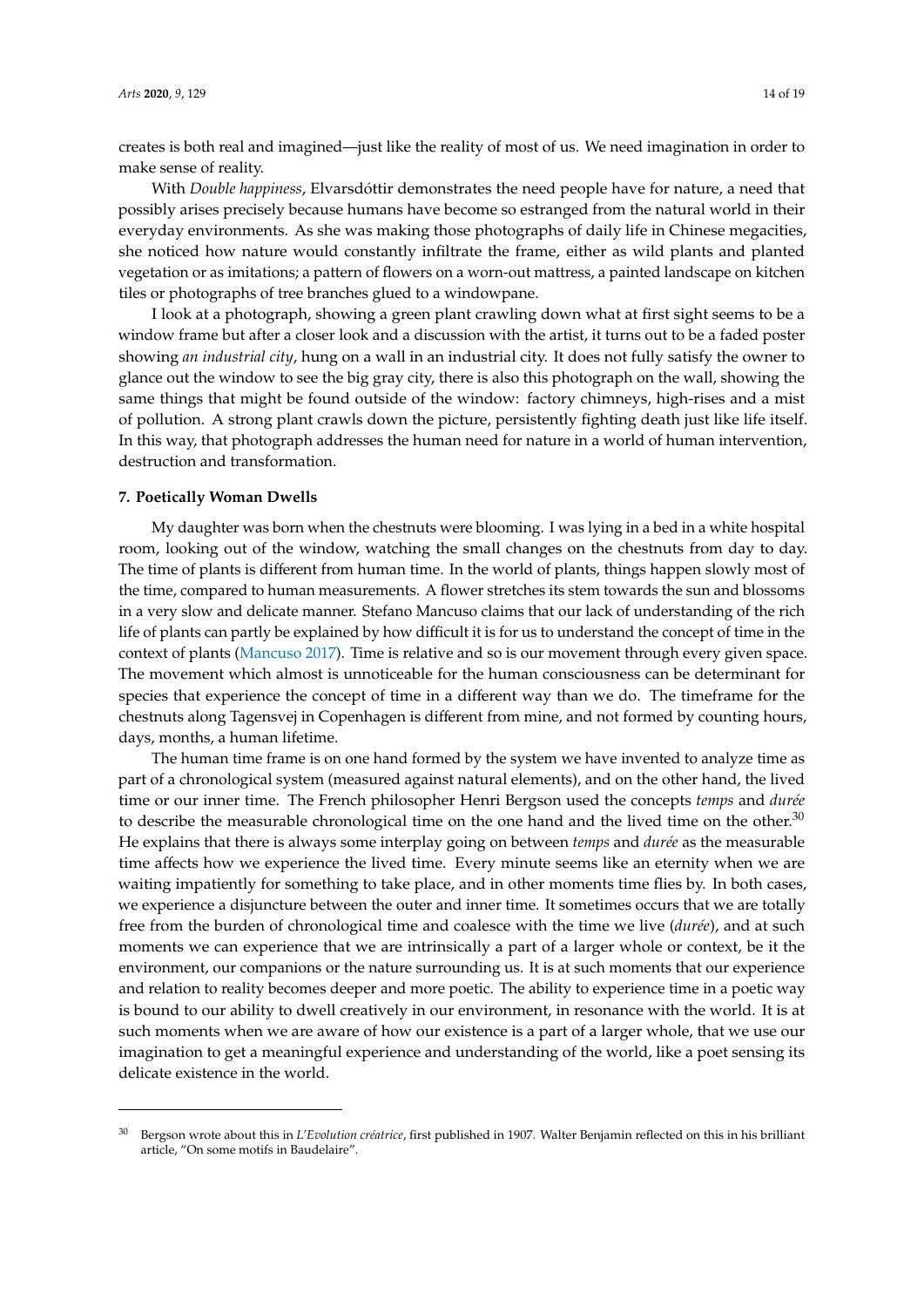"Poetically Man Dwells" is a quotation from the German Poet Friedrich Hölderlin. In his poem *In Lieblicher Bläue* Höderlin writes: "Well deserving, yet poetically Man dwells on this earth" (Germ. "*Voll Verdienst, doch dichterish, wohnet der Mensch auf dieser Erde*") and the poem closes with the following line: "Life is death, and death is also life." (Germ. "*Leben is Tod, und Tod is auch ein Leben.*").<sup>31</sup> In this poem, Hölderlin connects human dwelling on Earth with the starry night and our incapacity to measure what really matters in the world. The German philosopher Martin Heidegger would later use this reference to Hölderlin's poem as a title to his famous article on being in the world, *Poetically Man Dwells* [\(Heidegger](#page-17-30) [1971\)](#page-17-30).

To give oneself completely to living in accordance with your inner time demands that you can both sense yourself and your environment as part of one whole—and use the imagination to give a meaning to this experience of time. This is when our dwelling becomes both creative and poetic. I, therefore, use the term *to dwell poetically* to describe the mode of being, when we slow down from our daily round, breathe in coherence with our environment, and work through our lived experience in a sincere and creative way. At such moments we are in resonance with the world and here I would like to stress, with reference to Hartmut Rosa, that to be in resonance with the world is not the same as to be in total harmony or total consonance, but to be connected, speaking, listening and responding to the world. "Resonance is tied to an openness, of wanting to be affected and answering" [\(Lijster and Celikates](#page-17-25) [2019,](#page-17-25) p. 72) as Rosa puts it, and adds that even though resonance is always emotional and embodied it is not dissolved from the cognitive element, which I would like to add is also necessary for our poetic or creative dwelling. (ibid., p. 76)

Such a way of being or dwelling in the world is something that comes to mind when looking at the works of Danish photographer Astrid Kruse Jensen. After working with the boundaries between the real and the imaginary in her work for many years, Astrid Kruse Jensen's imagery has turned towards photographs of humans in a brightly lighted and artificial world, drawn out of the real world, and dreamlike photographs of people surrounded by nature which at the same time seems both frightening and attractive.<sup>32</sup>

The forest is a recurrent theme in Astrid Kruse Jensen's art. "The forest is a place where you can get lost—in the beauty of it and in all that we are not in control of. Even though we can cut a tree down, the forest also possesses a wild vehemence which reminds us that we can never control nature completely," she explained in an interview in the Danish newspaper *Politiken* [\(Kæjr](#page-17-31) [2017\)](#page-17-31). The forest is not only beautiful and invigorating but also full of life, both visible and hidden to the human eye, and it can in flash transform itself from a friendly environment into an unpredictable and terrifying force<sup>33</sup> and that is maybe one of the reasons that make it so attractive to the human being, as Kruse Jensen points out.

For some years, Astrid Kruse Jensen's studio was located in an old house, deep in the Danish forest. There she went every morning after sending her children to school in a town close by. "Here in the forest, I can experience my smallness. Be humble," she says and talks about how it is to share her being with the trees, to be surrounded by trees, listening to the wind in the leaves and feel like an intrinsic part of nature [\(Kæjr](#page-17-31) [2017\)](#page-17-31). In her mind, the forest is a shelter for the provocation and acceleration of our times, a place where she can feel her perception in coherence with her senses and the environment. In the 21st century, the powers of acceleration may no longer be experienced as a liberating force, but as

<sup>&</sup>lt;sup>31</sup> The reference to Hölderlin's poem can be found here: Bibliotheca Augustana: https://[www.hs-augsburg.de](https://www.hs-augsburg.de/~harsch/germanica/Chronologie/19Jh/Hoelderlin/hoe_0801.html)/~harsch/ germanica/Chronologie/19Jh/Hoelderlin/[hoe\\_0801.html.](https://www.hs-augsburg.de/~harsch/germanica/Chronologie/19Jh/Hoelderlin/hoe_0801.html) The English translation I use is from [\(Hölderlin](#page-17-32) [1984\)](#page-17-32).

<sup>&</sup>lt;sup>32</sup> See Astrid Kruse Jensen homepage, http://[www.astridkrusejensen.com](http://www.astridkrusejensen.com/)/.

<sup>33</sup> This perspective on the forest is especially clear in Kruse Jensen's series, *Fragments of Rememberance*, Disapearing into the Past and Within the landscape, see http://www.astridkrusejensen.com/works/[index.php?Fragments\\_of\\_Remembrance\\_](http://www.astridkrusejensen.com/works/index.php?Fragments_of_Remembrance_?image=4) [?image](http://www.astridkrusejensen.com/works/index.php?Fragments_of_Remembrance_?image=4)=4, http://www.astridkrusejensen.com/works/[index.php?Disappearing\\_into\\_the\\_past?image](http://www.astridkrusejensen.com/works/index.php?Disappearing_into_the_past?image=0)=0, and http://[www.](http://www.astridkrusejensen.com/works/index.php?Within_the_Landscape?image=0) astridkrusejensen.com/works/[index.php?Within\\_the\\_Landscape?image](http://www.astridkrusejensen.com/works/index.php?Within_the_Landscape?image=0)=0. See further Kruse Jensen's exhbition *Floating* in Martin Asbæk Gallery in Copenhagen, 26 April—1 June 2019, https://martinasbaek.com/exhibitions/[astrid-kruse-jensen](https://martinasbaek.com/exhibitions/astrid-kruse-jensen/)/.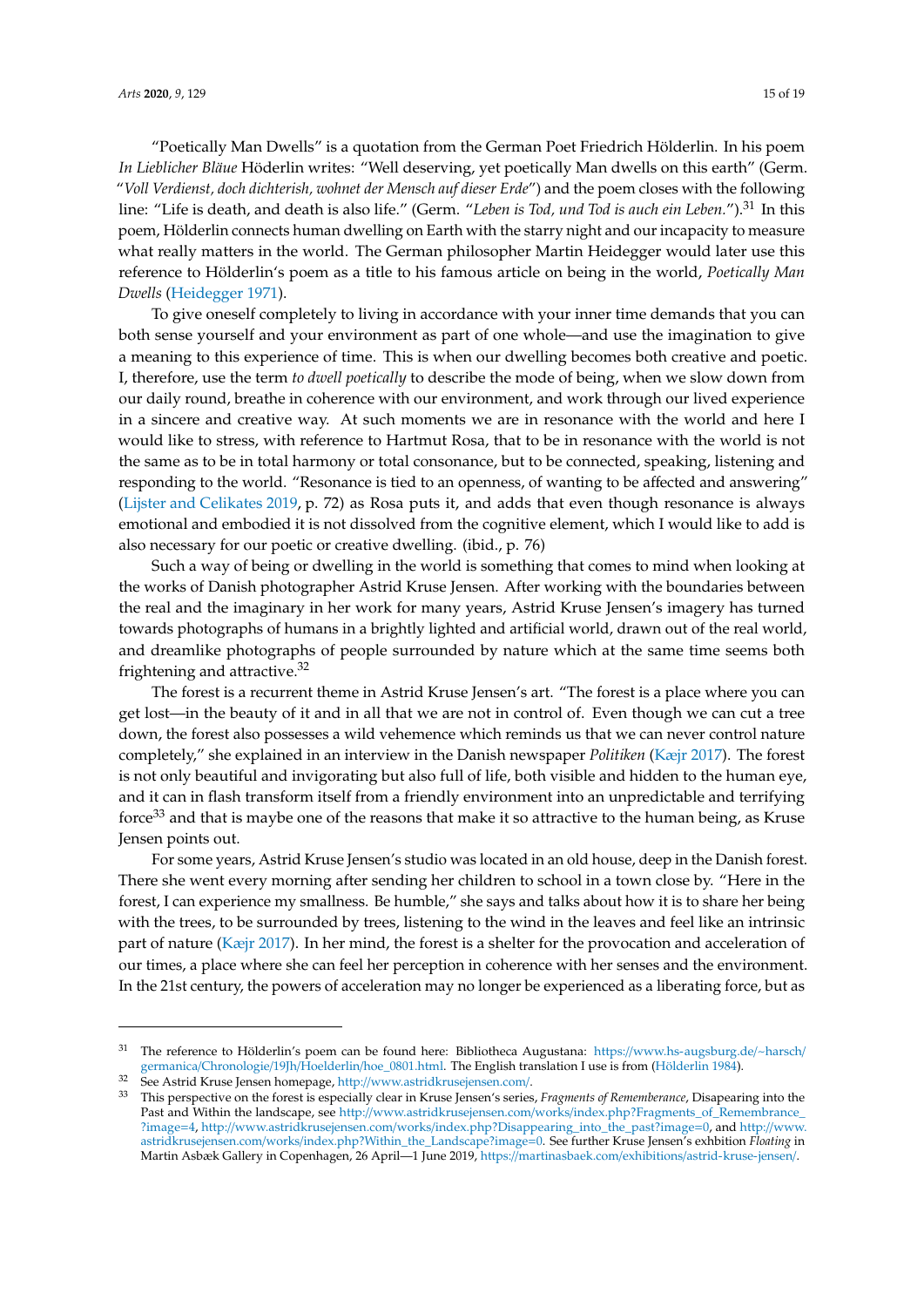an actually enslaving pressure, and in that situation, nature may be seen as an escape.<sup>34</sup> The forest is a place where Kruse Jensen can go to experience a more sensible and maybe more human pace of time than in the city. In that respect, her work also reflects this need, common to people today, to seek shelter in nature, to reinvent their relationship with nature, respect it and to some degree be one with it. "I think about this as some kind of poetic fault," says Kruse Jensen and points out how this poetic fault, this unperfect merging, is something that is always at work in her artistic work (ibid.). This can both be related to what Hartmut Rosa called resonance and Jacques Derrida analyzed as *di*ff*érance* as explained before.

Astrid Kruse Jensen's photographs reflect her thoughts on nature and her wish to share her being with nature, to be both inside and outside at the same time, in some kind of *in-between*, which makes it possible for her to add meaning to the world, to be creative and dwell poetically in the world. Kruse Jensen describes her own work as a poetic offset of reality and adds that it should encourage the viewer to see the familiar from a new perspective [\(Kæjr](#page-17-31) [2017\)](#page-17-31).

# **8. The Future of the**/**Our Child**

Rising alongside the dark visions of the future is empathy, the deeper understanding of the feelings of others. My artistic practice focuses on love, empathy and the relationship between the human and the non-human. [ . . . ] My work is based on the notion that empathy can be a way to make the imaginary border between humans and nature dissolve. [\(Andrews et al.](#page-16-8) [2020\)](#page-16-8)

This is how the Finnish artist Hertta Kiiski explains her work to [Andrews](#page-16-9) [\(2020\)](#page-16-9), curator of the exhibition *Silent Spring*, exhibited at Hafnarborg—Centre of Culture and Fine Art, at the Iceland Photo Festival in January 2020. Apart from Kiiski, the Icelandic artists Katrín Elvarsdóttir and Lilja Birgisdóttir (b. 1983) participated in the exhibition. Preparing for the exhibition the three artists worked in collaboration, discussing the themes of the climate crisis, "eco-anxiety" and the status of the human being in times of increasing global warming.<sup>35</sup>

Climate anxiety and the guilt they feel for the children of the future is the driving force in the artists' projects—even though they are not going to let the darkness fully into their work. At the exhibition, there was a strong sense of hope even though a dark vision for the future was lurking behind. The hope, one could sense, is not the least marked by the involvement of future generations and how the child, who is going to inherit all the problems involved in the climate crisis, reaches out to nature with respect and tenderness, but still with a certain kind of sincerity, joy and seriousness of a child at play. Elvarsdóttir's photographs of children's arms caressing the nature in a delicate way, both in the work *Without a trace* from 2007 and *There is no Planet B* from 2019 are good examples of this.<sup>36</sup> So is Hertta Kiiski's video work, *Pai's funeral*, where one can see her daughter and her niece play a leading role as they bring the remains of a dead goldfish into the see where its urn merges with the see.<sup>37</sup> *Melankolia* 2047 is another work by Kiiski worth mentioning in this context.<sup>38</sup> This work is about the end of the world as we know it, with clear reference to Lars von Trier's apocalypse film *Melancholia* from 2011. Kiiski's daughter and niece also play the main roles in this installation where both plants and sponges decorate the scene for the apocalypse together with a big photograph of colorful planet approaching the earth. "There is a perfect lunar eclipse in July 2047. That is also the moment, when the old normal is gone—heat records are routinely shattered. The Earth passes climate departure in 2047—then we have to say goodbye to the climate we know," explains Kiiski and adds:

 $34$  On acceleration as an enslaving force see e.g., [\(Rosa](#page-18-17) [2020\)](#page-18-17).

<sup>35</sup> Author's conversation with Katrín Elvarsdóttir and Hertta Kiiski, 19 January 2020.

<sup>36</sup> Katrín Elvarsdóttir's homepage, https://[katrinelvarsdottir.com](https://katrinelvarsdottir.com/project/without-a-trace/)/project/without-a-trace/ and https://[katrinelvarsdottir.com](https://katrinelvarsdottir.com/project/silent-spring/)/ project/[silent-spring](https://katrinelvarsdottir.com/project/silent-spring/)/.

<sup>37</sup> Hertta Kiiski's homepage, https://[www.herttakiiski.com](https://www.herttakiiski.com/newpage)/newpage.

<sup>38</sup> Hertta Kiiski's homepage, https://[www.herttakiiski.com](https://www.herttakiiski.com/melankolia2047)/melankolia2047.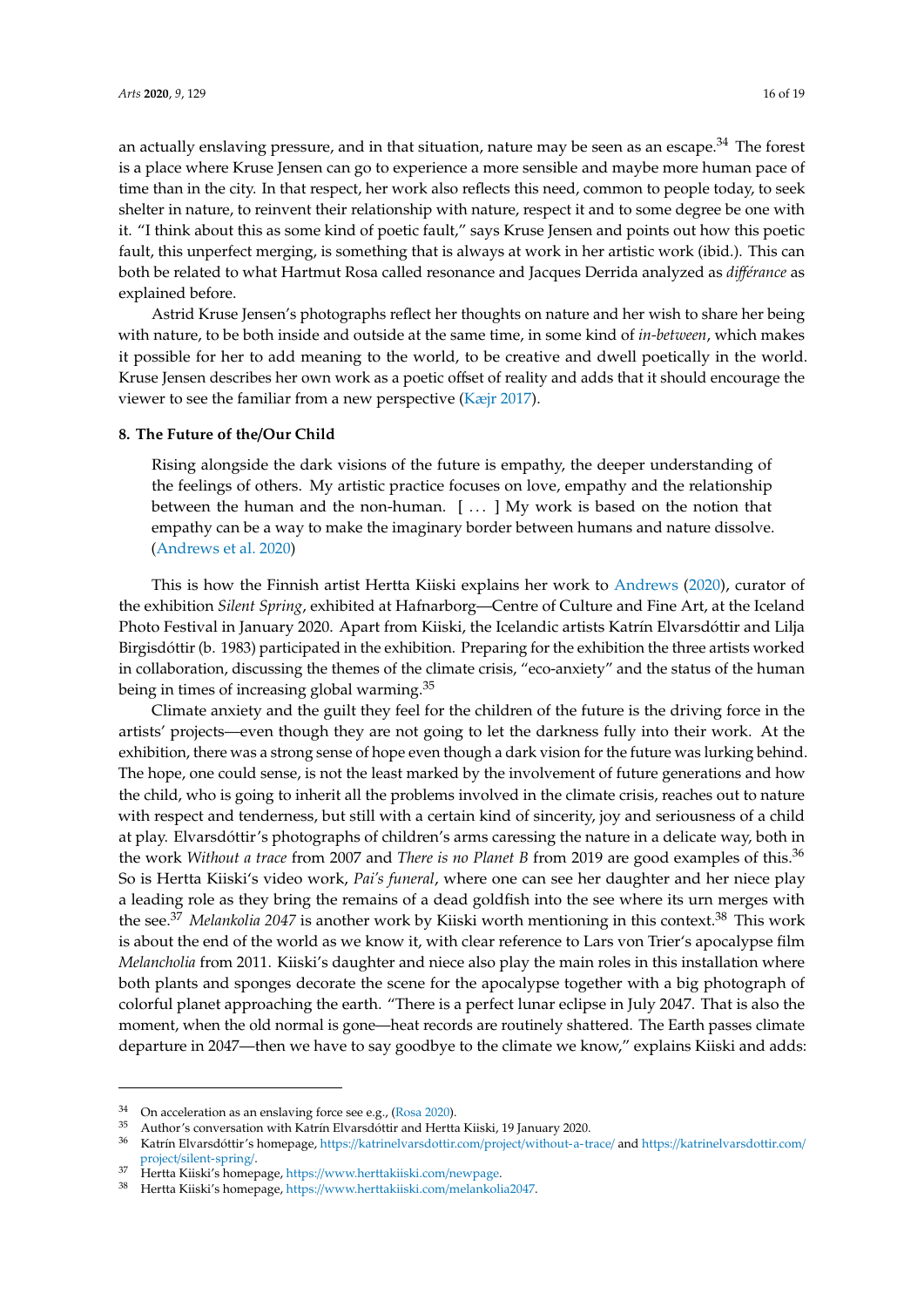"In July 2017 I'm building a shelter which does not shelter on a float that does not float. The girls featured on a video are in 2047 the same age as I am now."<sup>39</sup>

Walter Benjamin wrote an extraordinary and beautiful text about the child and the aura of childhood, published in 1950 (a few years after his death) in the book *Berlin Childhood around 1900*. [\(Benjamin](#page-16-10) [2000\)](#page-16-10) In his texts about childhood, Benjamin does not only try to preserve valuable moments from the everyday life of his own childhood but manages to grasp the core of what it means to be a child. He is, in other words, close to grasping the *aura* of childhood.<sup>40</sup> The aura of childhood describes the child's special mode of *being in the world*, how the child sees and understands the world. A young child, who has not mastered the cultural understanding which forms our perspective of the world through the discourse and our social habits, is able to sense and resonate with the world in a different way than a teenager or an adult. The child approaches the world in its own way, the child has its own ideas about the end of the world, and the importance of different kinds of species or places. In a child's mind, one piece of stone can be more valuable than a diamond ring and an evening by the local shore in the dusk and the Nordic wind can be dearer and more rewarding than a dinner at a luxury restaurant in an exotic place. Of course, this can also be the case for an older person who is habitual to the social norms and values—but his or her reflections on the experience will unavoidably take account of the discourse and social norms. Perhaps it is more normal for a young child to dwell poetically in resonance with the world. Perhaps it is a way of being in the world that we need to revive. Perhaps it is no coincidence that the child is a recurrent theme in the works of many photographers working in line with poetic storytelling.<sup>41</sup>

**Funding:** This research received no external funding.

**Conflicts of Interest:** The author declares no conflict of interest.

# **References**

<span id="page-16-9"></span>Andrews, Daría Sól. 2020. Silent Spring. In *Silent Spring*. Hafnarfjörður: Hafnarborg, p. 14.

- <span id="page-16-8"></span>Andrews, Daría Sól, Hertta Kiiski, Katrín Elvarsdóttir, and Lilja Birgisdóttir. 2020. A Conversation between the Participants of Silent Spring. In *Silent Spring*. Hafnarfjörður: Hafnarborg, p. 18.
- <span id="page-16-7"></span>Baer, Ulrich. 2005. *Spectral Evidence. The Photography of Trauma*. Cambridge: The MIT Press.
- <span id="page-16-3"></span>Benjamin, Walter. 1999a. On some motifs in Baudelaire. In *Illuminations*. Edited by Hannah Arendt. Translated by Harry Zorn. London: Pimlico, pp. 152–96.
- <span id="page-16-0"></span>Benjamin, Walter. 1999b. The Storyteller. In *Illuminations*. Edited by Hannah Arendt. Translated by Harry Zorn. London: Pimlico, p. 89.
- <span id="page-16-11"></span>Benjamin, Walter. 1999c. The Work of Art in the Age of Mechanical Reproduction. In *Illuminations*. Edited by Hannah Arendt. Translated by Harry Zorn. London: Pimlico, pp. 211–44.
- <span id="page-16-10"></span>Benjamin, Walter. 2000. *Barndom i Berlin omkring år 1900*. Translated by Henning Goldbæk. Copenhagen: Rævens Sorte Bibliotek and Politisk Revy.
- <span id="page-16-6"></span>Bergmann, Olga, and Anna Hallin. 2019. *The Prison. Artworks in the High Security Prison on Hólmssheiði*. Text by Sigrún Alba Sigurðardóttir and Jón. B.K. Ransu. Reykjavík: Berghall.
- <span id="page-16-4"></span>Braidotti, Rosi. 2013. *The Posthuman*. Cambridge and Malden: Polity Press.
- <span id="page-16-2"></span>Capetillo, Christina. 2012. *An Everchanging Monument. A Photographic Narrative about the Musical Gardens by Carl Theodor Sørensen*. Copenhagen: Aristo, p. 74.
- <span id="page-16-5"></span><span id="page-16-1"></span>Ciezadlo, Janina. 2009. Lyric Vernacular. *Afterimage* 37: 39–40.

Davis, Jeremy. 2016. *The Birth of Anthropocene*. Oakland: The University of California Press.

<sup>39</sup> Text on Hertta Kiiski's webpage, https://[www.herttakiiski.com](https://www.herttakiiski.com/melankolia2047)/melankolia2047.

<sup>40</sup> See e.g., the definition of aura in Benjamin's article: [\(Benjamin](#page-16-11) [1999c\)](#page-16-11).

<sup>41</sup> A photo series by Astrid Kruse Jensen from 2020, *The World will Never Be the Same*, from the Group exhibition "In Search Of A Future To Come" in Wetterling Gallery in Stockholm in September 3—October 17, 2020, is worth mentioning in this respect, see https://[www.wetterlinggallery.com](https://www.wetterlinggallery.com/exhibitions/wg-105?view=slider#14)/exhibitions/wg-105?view=slider#14 and https://[www.instagram.com](https://www.instagram.com/p/CE6up0BpDP2/)/p/ [CE6up0BpDP2](https://www.instagram.com/p/CE6up0BpDP2/)/.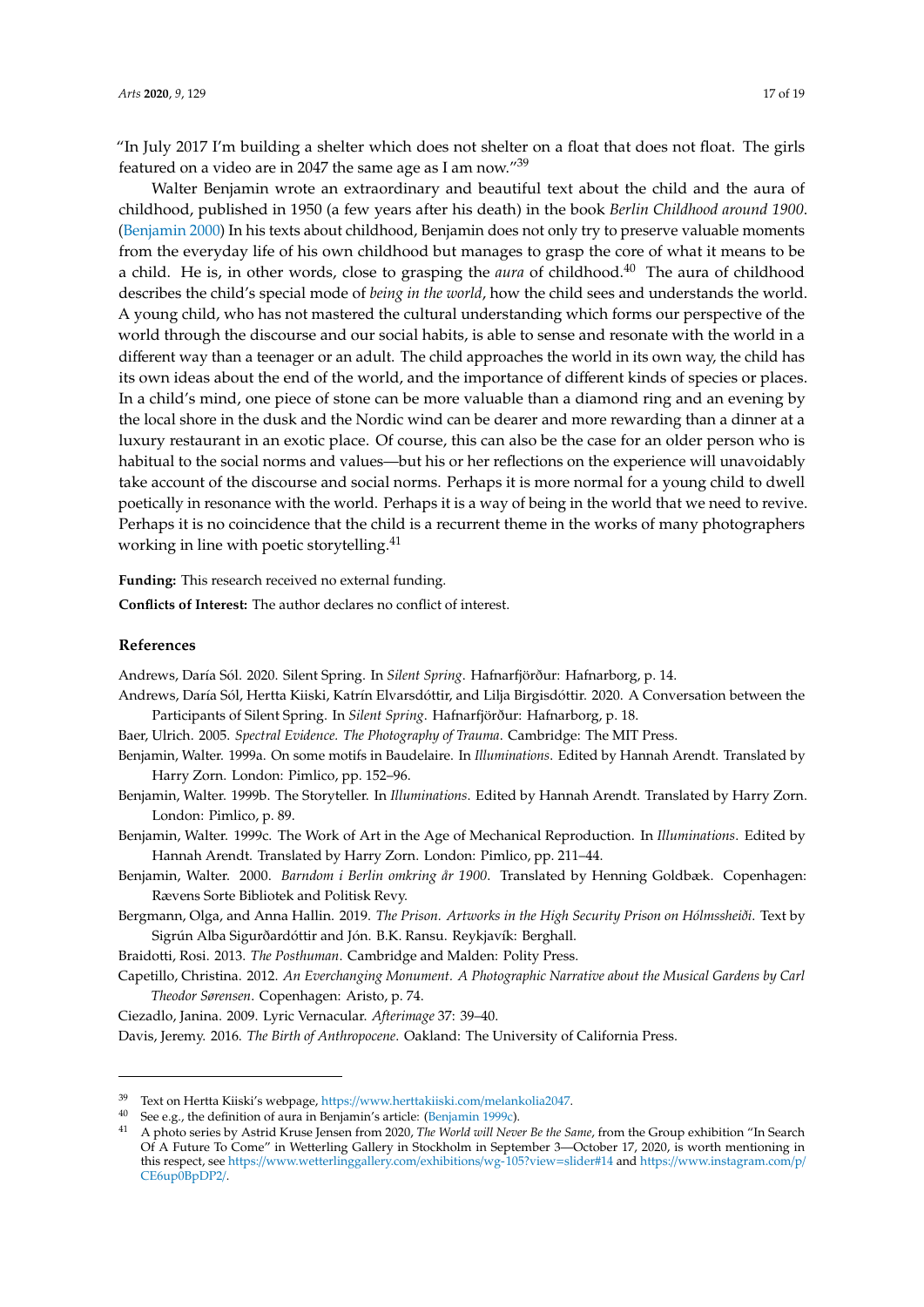- <span id="page-17-18"></span>Derrida, Jacques. 1985. Letter to a Japanese Friend. In *Derrida and Di*ff*erence*. Edited by David Wood and Robert Bernasconi. Warwick: Parouisia Press.
- <span id="page-17-16"></span>Derrida, Jacques. 1994a. *Specters of Marx: The State of the Debt, the Work of Mourning, and the New International*. Translated by Peggy Kamuf. London and New York: Routledge.
- <span id="page-17-17"></span>Derrida, Jacques. 1994b. *Writing and Di*ff*erence*. Translated by Alan Bass. London and New York: Routledge.
- <span id="page-17-19"></span>Derrida, Jacques. 2002. *Di*ff*erence*. Translated by Søren Gosvig Olesen. Copenhagen: Det Lille Forlag.
- <span id="page-17-21"></span>Elíasson, Gyrðir. 2005. *Steintré*. Reykjavík: Mál og Menning, p. 5.
- <span id="page-17-22"></span>Elíasson, Gyrðir. 2008. *Stone Tree*. Translated by Victoria Gribb. Manchester: Comma Press.
- <span id="page-17-27"></span><span id="page-17-23"></span>Elíasson, Gyrðir. 2009. *Milli Trjánna. Smásögur*. Translated by Mark Iolip. Akranes: Uppheimar, pp. 62–63. Unpublished.
- Elvarsdóttir, Katrín. 2012. *Equivocal*. Reykjavík: Crymogea.
- <span id="page-17-28"></span>Elvarsdóttir, Katrín. 2013. *Vanished Summer*. Reykjavík: Crymogea.
- <span id="page-17-29"></span>Elvarsdóttir, Katrín. 2016. *Double Happiness*. Reykjavík: Crymogea.
- <span id="page-17-24"></span>Elvarsdóttir, Katrín. 2017. Email from Elvarsdóttir to Sigrún Alba Sigurðardóttir, November 28.
- <span id="page-17-1"></span>Eskildsen, Joakim. 2009. *The Roma Journeys. Hungary, India, Greece, Romania, France, Russia, Finland [Le romané Phirimàta]*. Text by Cia Rinne, forword by Günter Grass. Göttingen: Steidl.
- <span id="page-17-2"></span><span id="page-17-0"></span>Eskildsen, Joakim. 2015. *En verden jeg kan tro på*. Copenhagen: Det Nationale Fotomuseum. 22 May 2015–30 January 2016. Eskildsen, Joakim. 2016. *American Realities*. Göttingen: Steidl.
- <span id="page-17-6"></span>Fotografisk Center. 2017. *Herbarium—Fotografi og Botanik*. Copenhagen: Fotografisk Center.
- <span id="page-17-12"></span><span id="page-17-3"></span>Foucault, Michel. 1966. *Les Mots et les Choses. Une ArchéOlogie des Sciences Humaines*. Paris: Gallimard.
- Freud, Sigmund. 1961. *Beyond the Pleasure Principle*. Translated by James Strachey. New York: Liveright Publ. Corp.
- <span id="page-17-4"></span>Gardiner, Stephen M., and Allen Thompson, eds. 2017. *The Oxford Handbook of Environmental Ethics*. Oxford: Oxford University Press.
- <span id="page-17-26"></span>Gehrmann, Lucas. 2017. Katrín Elvarsdóttir's Photo-Visions as Alloys of Reality, Light and Fiction. Eikon. *International Magazine for Photography and Media Art, #100*, November.
- <span id="page-17-15"></span>Hallgrímsdóttir, Hallgerður. 2018. *Límkenndir Dagar*. Pastel nr. 9. Translated by Hallgerður Hallgrímsdóttir. Akureyri: Flóra.
- <span id="page-17-20"></span>Harms, Angelica. 2017. Photography—A relational drama. *Katalog. Journal of Photography and Video* 28: 62.
- <span id="page-17-30"></span>Heidegger, Martin. 1971. Poetically Man Dwells. In *Poetry, Language, Thought*. Translated by Albert Hotstadter. New York: Harper Collins Publishers.
- <span id="page-17-8"></span>Heinämaa, Sara. 2011. Body. In *The Routledge Companion to Phenomenology*. London: Routledge, pp. 222–32.
- <span id="page-17-32"></span><span id="page-17-9"></span>Hölderlin, Friedrich. 1984.*Hymns and Fragments*. Translated by Richard Sieburth. Princeton: Princeton University Press. Irigaray, Luce. 1994. *Essere Due*. Turin: Bollati Boringhieri.
- <span id="page-17-10"></span>Irigaray, Luce. 2000. *To Be Two*. Translated by Monique M. Rhodes and Marco F. Cocito-Monoc. London: Athlone Press.
- <span id="page-17-11"></span>Iversen, Margaret. 2009. What is a Photograph? In *Photography Degree Zero. Reflections on Roland Barthes' Camera Lucida*. Edited by Geoffrey Batchen. Cambridge: The MIT Press, p. 65.
- <span id="page-17-31"></span>Kæjr, Birgitte. 2017. Kunstfotografer Astrid Kruse Jensen søger ind i skoven. Jeg får lov til at føle mig lille herude. Ydmyg. *Politiken*. September 3 Translated by Sigrún Alba Sigurðardóttir. Available online: http://politiken.dk/kultur/art6090394/[%C2%BBJeg-f%C3%A5r-lov-til-at-f%C3%B8le-mig](http://politiken.dk/kultur/art6090394/%C2%BBJeg-f%C3%A5r-lov-til-at-f%C3%B8le-mig-lille-herude.-Ydmyg%C2%AB)[lille-herude.-Ydmyg%C2%AB](http://politiken.dk/kultur/art6090394/%C2%BBJeg-f%C3%A5r-lov-til-at-f%C3%B8le-mig-lille-herude.-Ydmyg%C2%AB) (accessed on 9 November 2017).
- <span id="page-17-7"></span>Lacan, Jacques. 1998. *The Four Fundamental Concepts of Psychoanalysis*. Edited by Jacques-Alain Miller. Translated by Alan Sheridan. London: Vintage.
- <span id="page-17-13"></span>LaCapra, Dominick. 1999. Trauma, Absence, Loss. *Critical Inquiry* 25: 696–727. [\[CrossRef\]](http://dx.doi.org/10.1086/448943)
- <span id="page-17-14"></span>LaCapra, Dominick. 2001. *Writing History, Writing Trauma*. Baltimore and London: The John Hopkins University Press.
- <span id="page-17-25"></span>Lijster, Thijs, and Robin Celikates. 2019. Beyond the Echo-Chamber: An Interview with Hartmut Rosa on Resonanace and Alienation. *Krisis: Journal for Contemporary Philosophy.* Available online: https://[archive.krisis.](https://archive.krisis.eu/beyond-the-echo-chamber-an-interview-with-hartmut-rosa-on-resonance-and-alienation/) eu/[beyond-the-echo-chamber-an-interview-with-hartmut-rosa-on-resonance-and-alienation](https://archive.krisis.eu/beyond-the-echo-chamber-an-interview-with-hartmut-rosa-on-resonance-and-alienation/)/ (accessed on 15 July 2020).
- <span id="page-17-5"></span>Luster, Tim. 2016. The man who thinks trees talk to each other. *The Guardian*, September 12. Available online: https://www.theguardian.com/environment/2016/sep/12/[peter-wohlleben-man-who](https://www.theguardian.com/environment/2016/sep/12/peter-wohlleben-man-who-believes-trees-talk-to-each-other)[believes-trees-talk-to-each-other](https://www.theguardian.com/environment/2016/sep/12/peter-wohlleben-man-who-believes-trees-talk-to-each-other) (accessed on 9 October 2017).